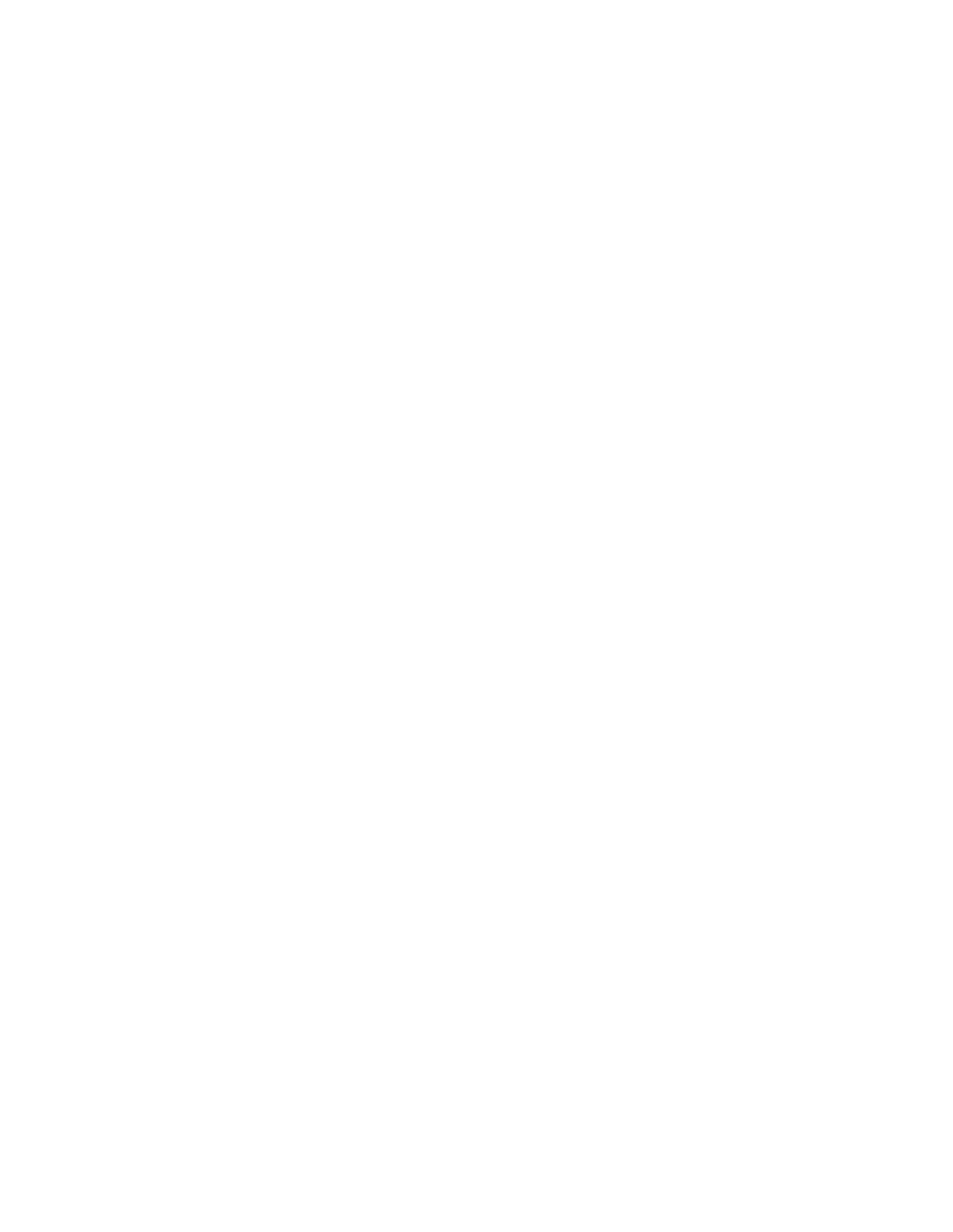# BAYVIEW HARBOR HOA

#### *SCHEME 1*

| <b>TRIM COLOR OPTIONS:</b><br>(pick one) |                     |
|------------------------------------------|---------------------|
|                                          | <b>Swiss Cream</b>  |
|                                          | KM4021-2            |
|                                          |                     |
|                                          | <b>Angel Cloud</b>  |
|                                          | OW237-1             |
| <b>SIDING COLOR:</b>                     |                     |
|                                          |                     |
|                                          |                     |
|                                          | Oyster              |
|                                          | 26                  |
| <b>ACCENT COLOR OPTIONS:</b>             |                     |
| (pick one; optional)                     |                     |
|                                          | La Marina           |
|                                          | 157                 |
|                                          |                     |
|                                          | <b>Oxford Brown</b> |
|                                          | 417                 |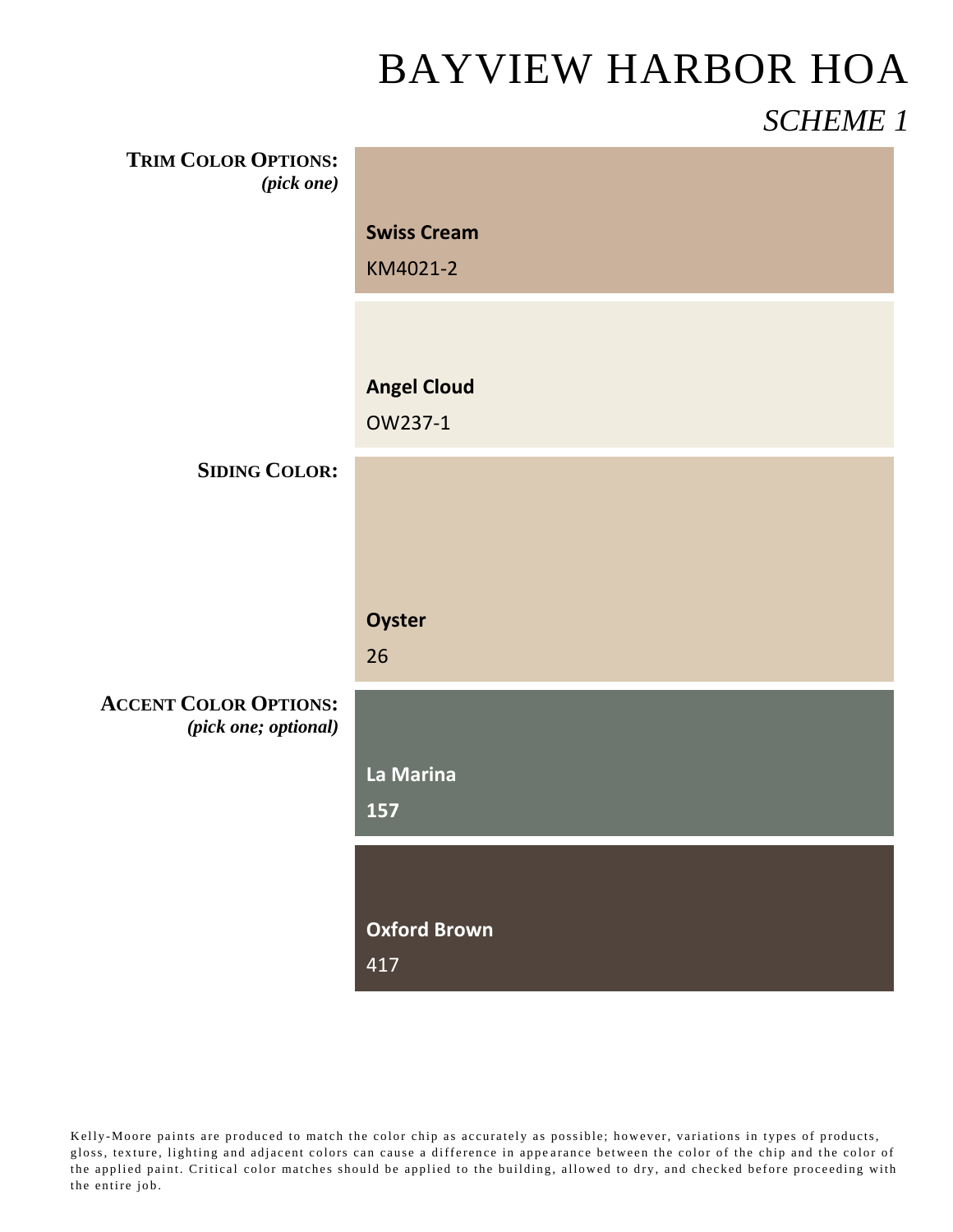| <b>TRIM COLOR OPTIONS:</b><br>$(pick\ one)$ |                          |
|---------------------------------------------|--------------------------|
|                                             | <b>Stilwell Beige</b>    |
|                                             | KM4010-1                 |
|                                             |                          |
|                                             |                          |
|                                             | Oyster                   |
|                                             | 26                       |
| <b>SIDING COLOR:</b>                        |                          |
|                                             |                          |
|                                             |                          |
|                                             | <b>Earthy Tan</b>        |
|                                             | KM4037-2                 |
| <b>ACCENT COLOR OPTIONS:</b>                |                          |
| (pick one; optional)                        |                          |
|                                             | <b>Oxford Brown</b>      |
|                                             | 417                      |
|                                             |                          |
|                                             |                          |
|                                             | Latte Please<br>KM4024-5 |
|                                             |                          |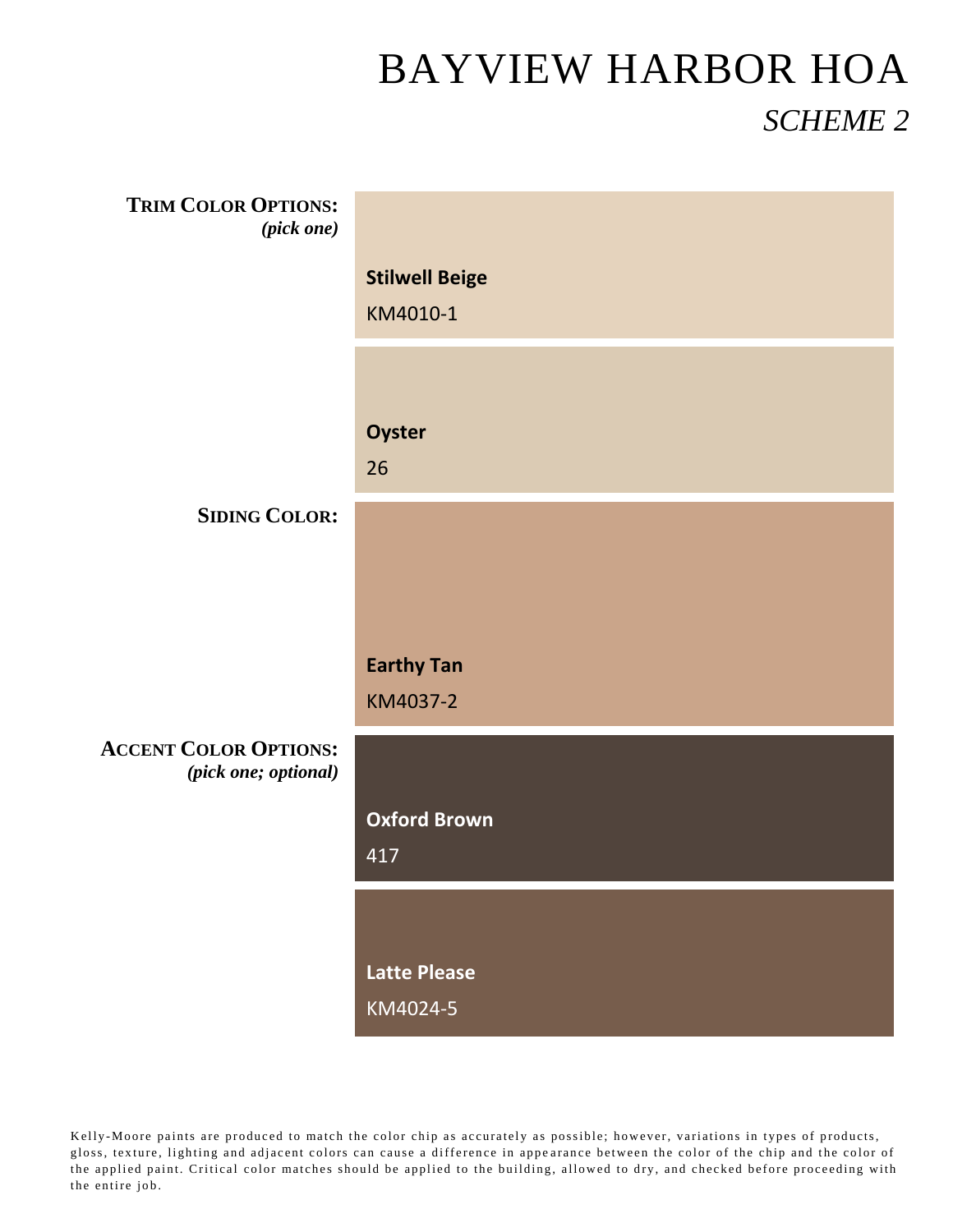| <b>TRIM COLOR OPTIONS:</b><br>(pick one) |                        |
|------------------------------------------|------------------------|
|                                          | Oyster                 |
|                                          | 26                     |
|                                          |                        |
|                                          |                        |
|                                          | <b>Barely Dawn</b>     |
|                                          | KM3978-1               |
| <b>SIDING COLOR:</b>                     |                        |
|                                          |                        |
|                                          |                        |
|                                          | <b>Swiss Cream</b>     |
|                                          | KM4021-2               |
| <b>ACCENT COLOR OPTIONS:</b>             |                        |
| (pick one; optional)                     |                        |
|                                          | <b>Cranberry Craze</b> |
|                                          | KM4200-5               |
|                                          |                        |
|                                          |                        |
|                                          | Dig It                 |
|                                          | KM4023-3               |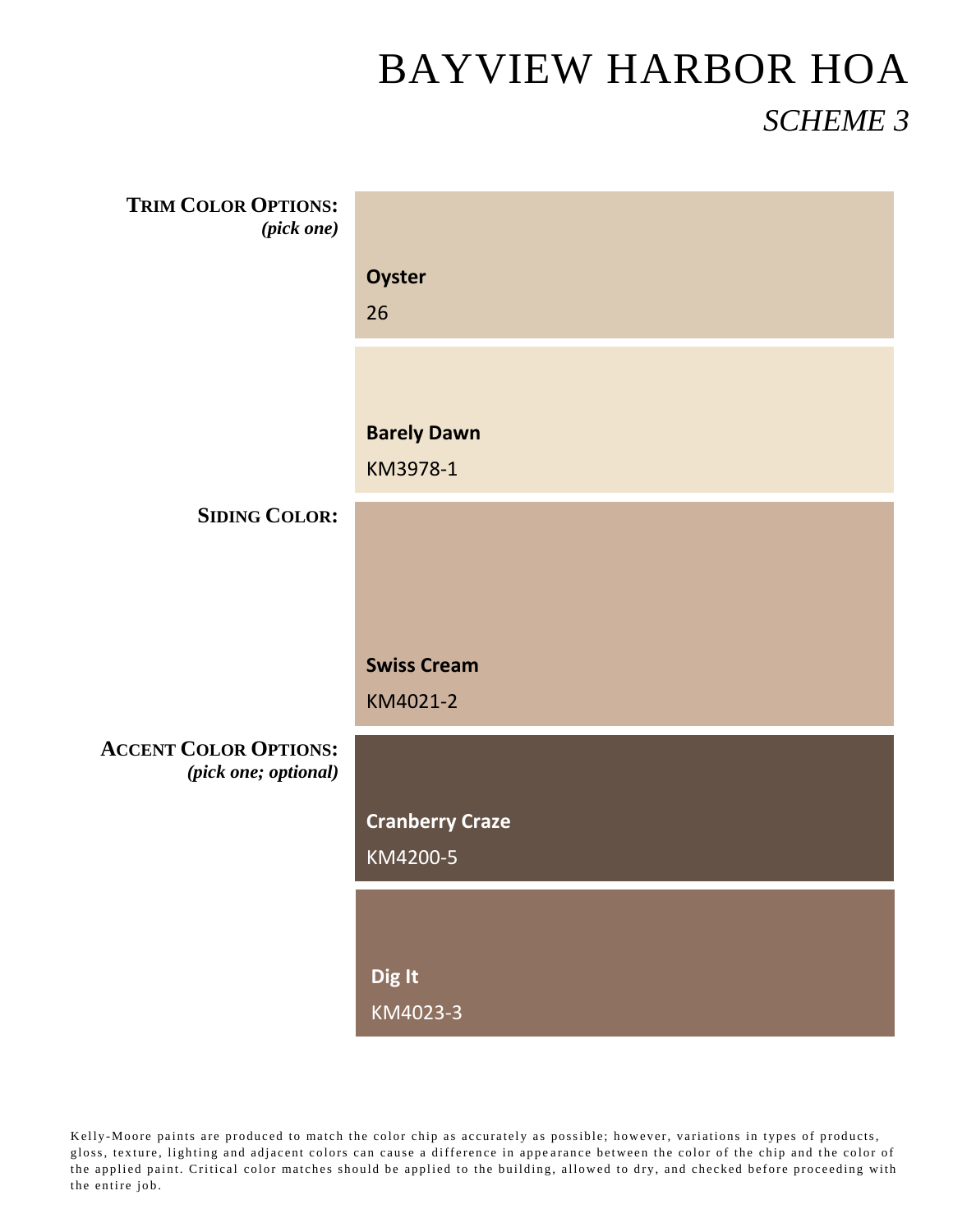| <b>TRIM COLOR OPTIONS:</b><br>(pick one) |                      |
|------------------------------------------|----------------------|
|                                          | <b>Winter Garden</b> |
|                                          | KM3841-1             |
|                                          |                      |
|                                          |                      |
|                                          | <b>Angel Cloud</b>   |
|                                          | OW237-1              |
| <b>SIDING COLOR:</b>                     |                      |
|                                          |                      |
|                                          |                      |
|                                          |                      |
|                                          | <b>Gothic Grey</b>   |
|                                          | KM3837-2             |
| <b>ACCENT COLOR OPTIONS:</b>             |                      |
| (pick one; optional)                     |                      |
|                                          | <b>Carbon</b>        |
|                                          | 407                  |
|                                          |                      |
|                                          |                      |
|                                          | <b>Castlemare</b>    |
|                                          | KM3847-3             |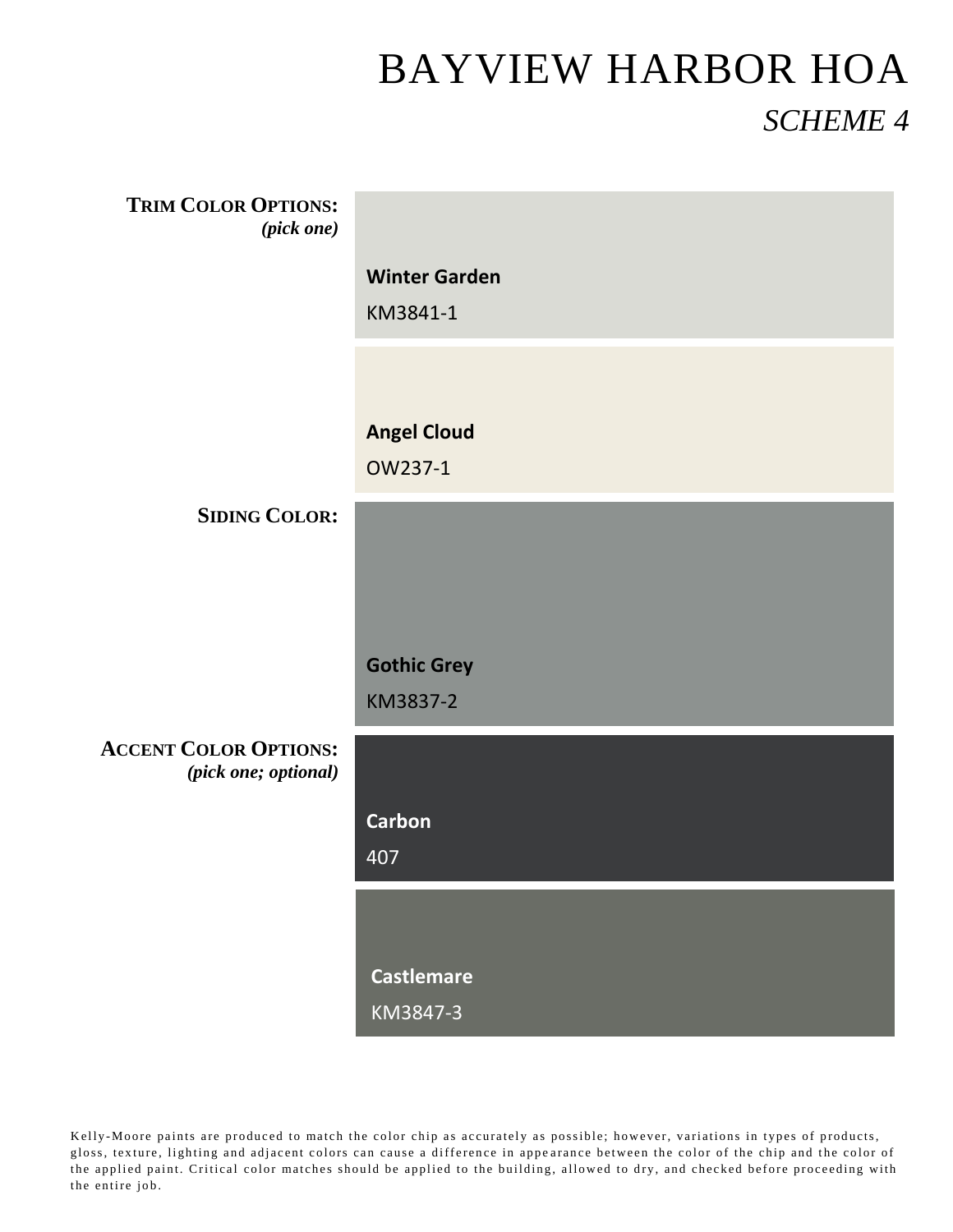| <b>TRIM COLOR OPTIONS:</b>                           |                       |
|------------------------------------------------------|-----------------------|
| $(pick \ one)$                                       |                       |
|                                                      | <b>Angel Cloud</b>    |
|                                                      |                       |
|                                                      | OW237-1               |
|                                                      |                       |
|                                                      |                       |
|                                                      |                       |
|                                                      | <b>Wishing Star</b>   |
|                                                      | KM3914-1              |
| <b>SIDING COLOR:</b>                                 |                       |
|                                                      |                       |
|                                                      |                       |
|                                                      |                       |
|                                                      |                       |
|                                                      |                       |
|                                                      |                       |
|                                                      | <b>Dillard</b>        |
|                                                      | KM3915-1              |
|                                                      |                       |
| <b>ACCENT COLOR OPTIONS:</b><br>(pick one; optional) |                       |
|                                                      |                       |
|                                                      | <b>Gothic Grey</b>    |
|                                                      | KM3837-2              |
|                                                      |                       |
|                                                      |                       |
|                                                      |                       |
|                                                      | <b>Hanover Pewter</b> |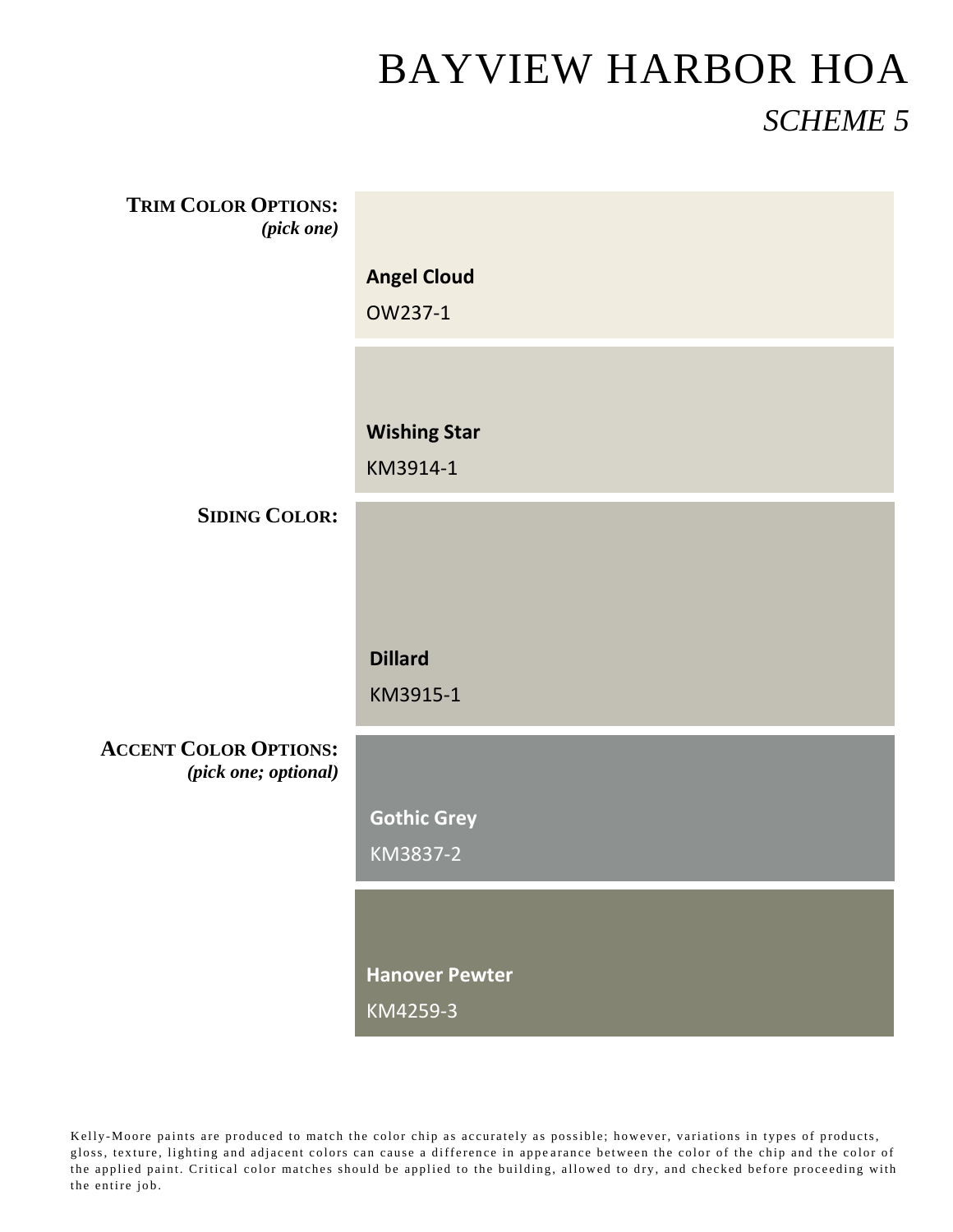| <b>TRIM COLOR OPTIONS:</b><br>(pick one) |                     |
|------------------------------------------|---------------------|
|                                          | <b>Ashford</b>      |
|                                          | KM3924-2            |
|                                          |                     |
|                                          | <b>Dillard</b>      |
|                                          | KM3915-1            |
| <b>SIDING COLOR:</b>                     |                     |
|                                          |                     |
|                                          |                     |
|                                          | <b>Angel Cloud</b>  |
|                                          | OW237-1             |
| <b>ACCENT COLOR OPTIONS:</b>             |                     |
| (pick one; optional)                     |                     |
|                                          | <b>Scatman Blue</b> |
|                                          | <b>HLS4265</b>      |
|                                          |                     |
|                                          |                     |
|                                          | <b>Rock of Ages</b> |
|                                          | KM3927-3            |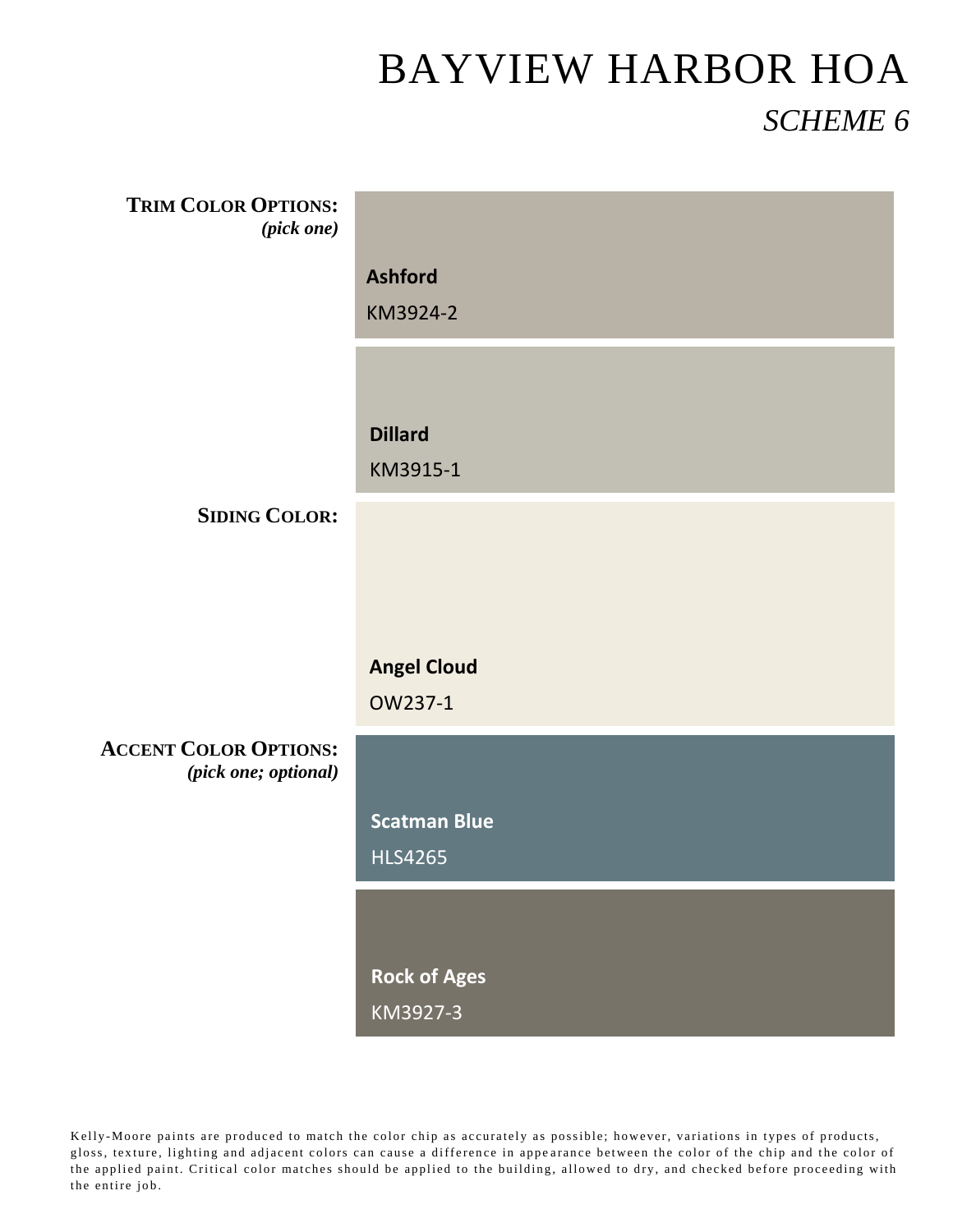| <b>TRIM COLOR OPTIONS:</b><br>(pick one) |                                    |
|------------------------------------------|------------------------------------|
|                                          |                                    |
|                                          | <b>Tumbled Stone</b>               |
|                                          | KM3939-1                           |
|                                          |                                    |
|                                          |                                    |
|                                          |                                    |
|                                          | <b>Oyster</b>                      |
|                                          | 26                                 |
|                                          |                                    |
| <b>SIDING COLOR:</b>                     |                                    |
|                                          |                                    |
|                                          |                                    |
|                                          |                                    |
|                                          | <b>Angel Cloud</b>                 |
|                                          |                                    |
|                                          | OW237-1                            |
| <b>ACCENT COLOR OPTIONS:</b>             |                                    |
| (pick one; optional)                     |                                    |
|                                          |                                    |
|                                          | <b>Coffee Ole'</b>                 |
|                                          | <b>KM564-D</b>                     |
|                                          |                                    |
|                                          |                                    |
|                                          |                                    |
|                                          |                                    |
|                                          | <b>Limbert Leather</b><br>HL4217-3 |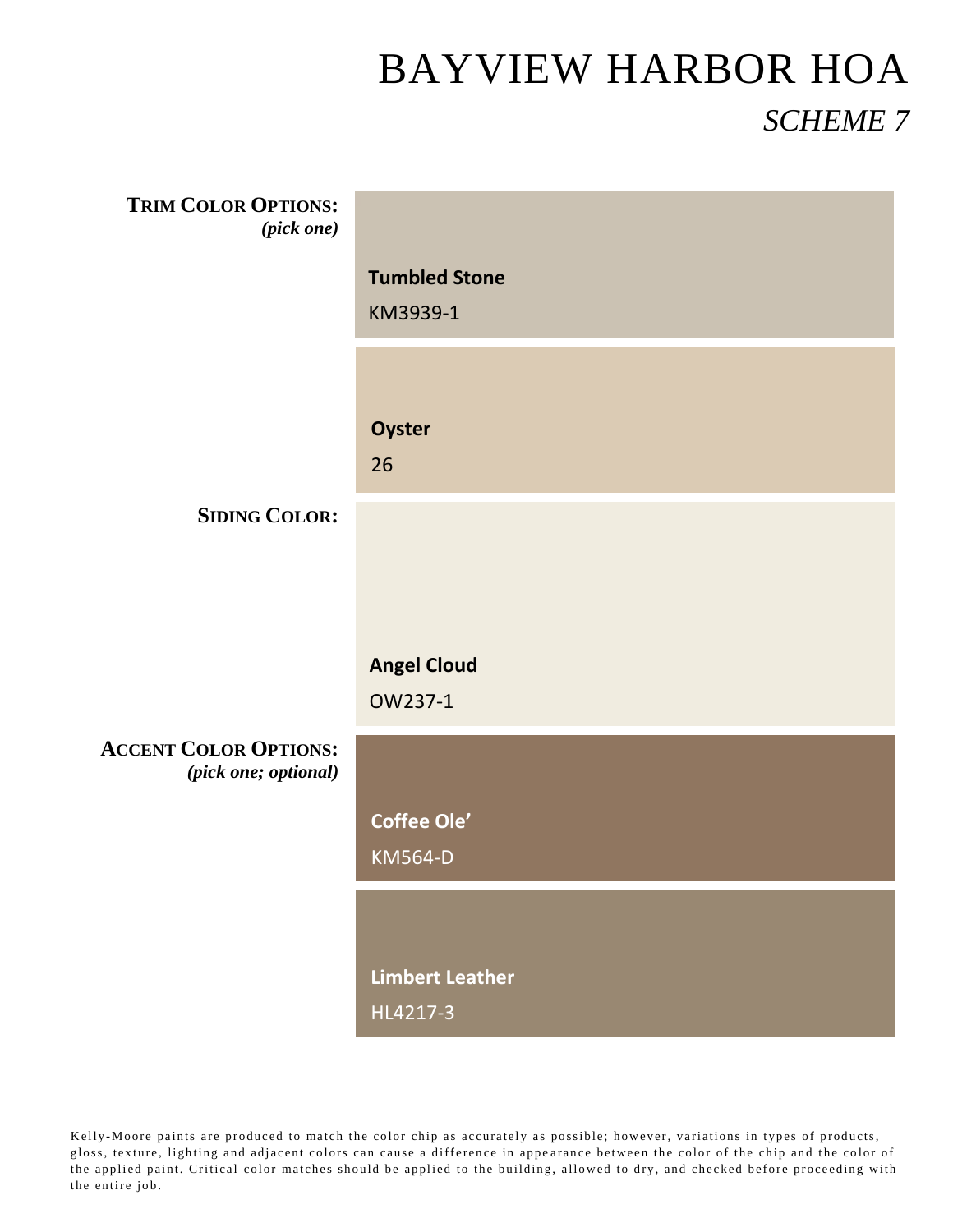| <b>TRIM COLOR OPTIONS:</b><br>(pick one)             |                                |
|------------------------------------------------------|--------------------------------|
|                                                      | <b>Angel Cloud</b><br>OW237-1  |
| (Serengeti Safari can be used as<br>trim or accent)  |                                |
|                                                      | <b>Skin Light</b><br>KM3995-1  |
| <b>SIDING COLOR:</b>                                 |                                |
|                                                      |                                |
|                                                      | <b>Pale Pollen</b><br>KM3492-2 |
| <b>ACCENT COLOR OPTIONS:</b><br>(pick one; optional) |                                |
|                                                      | <b>Carbon</b><br>407           |
|                                                      |                                |
|                                                      | <b>Castle Dale</b><br>KM3935-3 |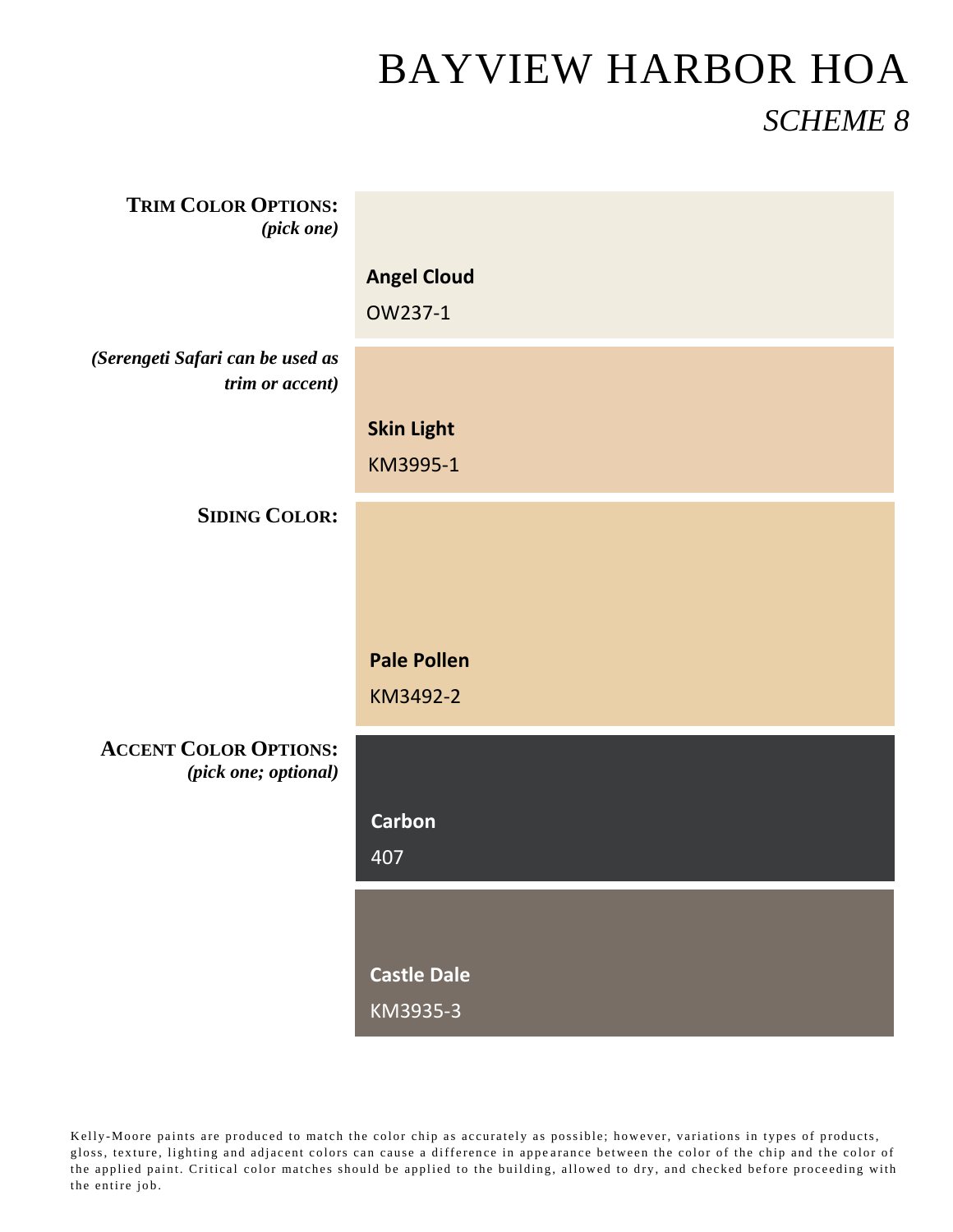| <b>TRIM COLOR OPTIONS:</b><br>(pick one)             |                     |
|------------------------------------------------------|---------------------|
|                                                      | <b>Angel Cloud</b>  |
|                                                      | OW237-1             |
|                                                      |                     |
|                                                      | <b>Swiss Cream</b>  |
|                                                      | KM4021-2            |
| <b>SIDING COLOR:</b>                                 |                     |
|                                                      |                     |
|                                                      |                     |
|                                                      | Oyster              |
|                                                      | 26                  |
| <b>ACCENT COLOR OPTIONS:</b><br>(pick one; optional) |                     |
|                                                      | <b>Olympia Ivy</b>  |
|                                                      | HL4226-5            |
|                                                      |                     |
|                                                      | <b>Latte Please</b> |
|                                                      |                     |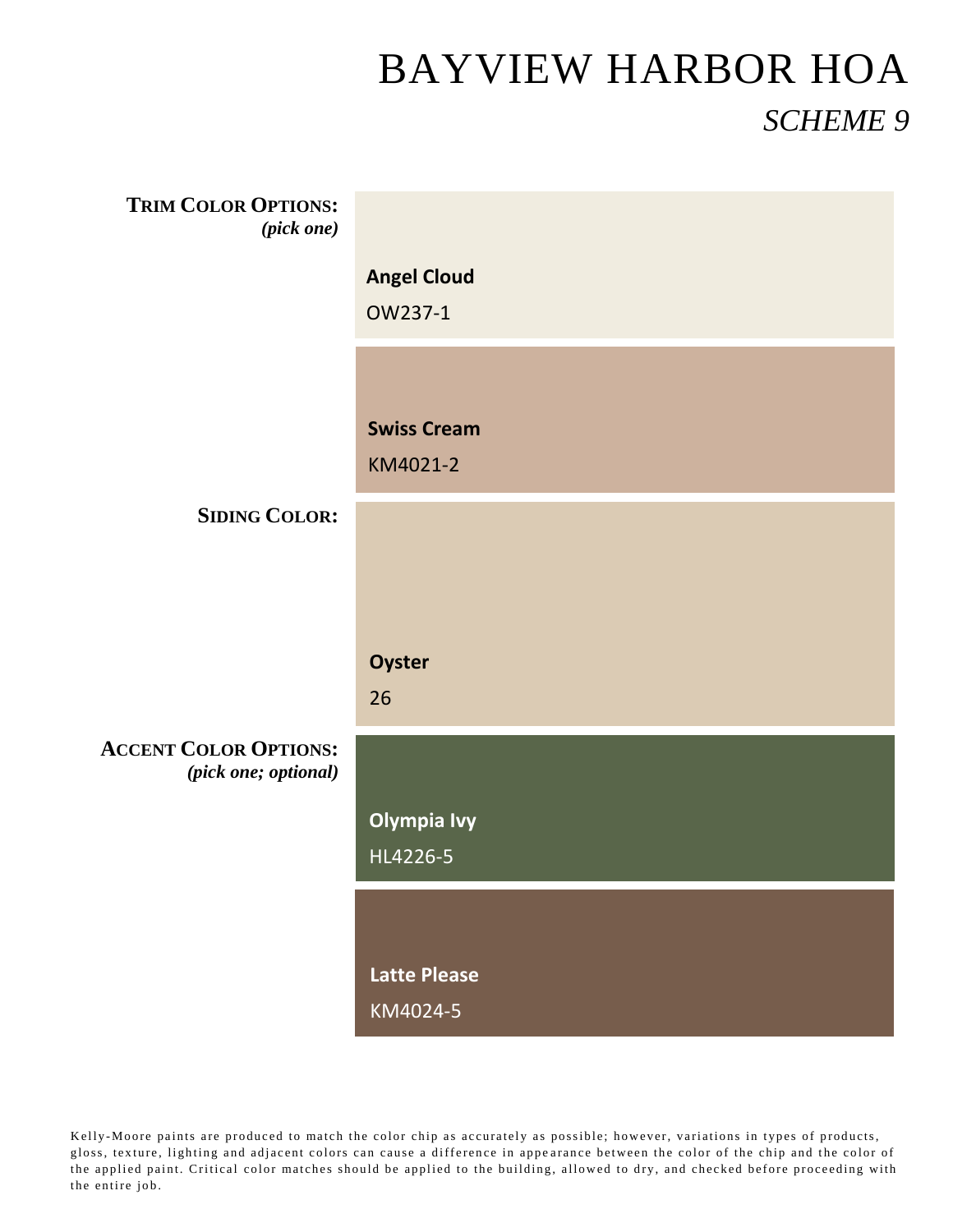| <b>TRIM COLOR OPTIONS:</b><br>(pick one)             |                                     |
|------------------------------------------------------|-------------------------------------|
|                                                      | <b>Pale Ivory</b><br>KM3489-1       |
|                                                      | <b>Bernard Beach</b><br>KM4013-2    |
| <b>SIDING COLOR:</b>                                 |                                     |
|                                                      | <b>French Sonnet</b><br>KM3490-1    |
| <b>ACCENT COLOR OPTIONS:</b><br>(pick one; optional) |                                     |
|                                                      | <b>Cushy Suede</b><br>KM4022-2      |
|                                                      | <b>Ladies Night</b><br>KM3904-5     |
|                                                      | <b>Wild Planet</b><br><b>AC65-N</b> |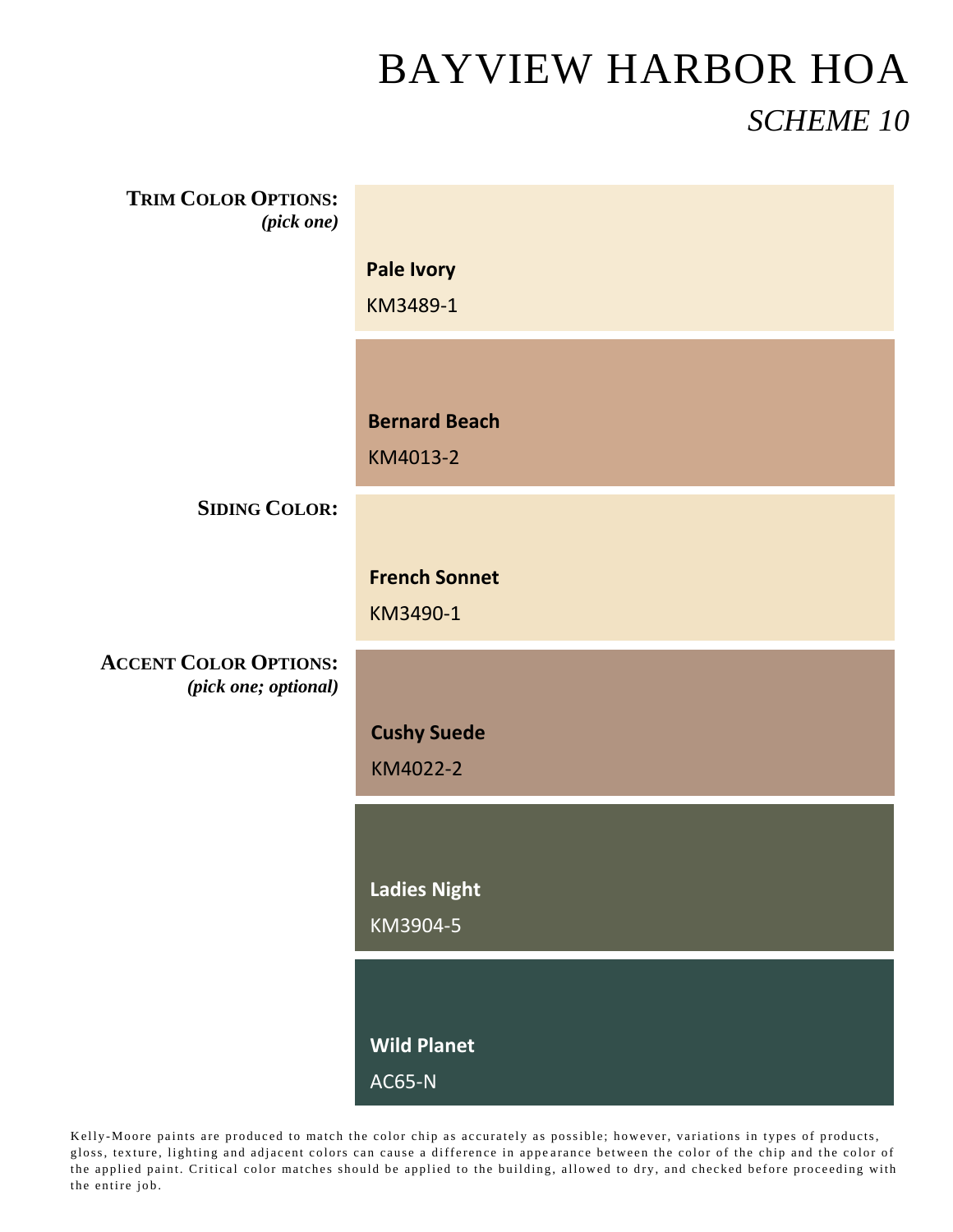#### BAYVIEW HARBOR HOA

#### *SCHEME 11*

| <b>TRIM COLOR:</b>                                   |                                       |
|------------------------------------------------------|---------------------------------------|
|                                                      | <b>Frost</b><br>14                    |
|                                                      | <b>Nevada Peak</b><br>KM4188-2        |
| <b>SIDING COLOR:</b>                                 |                                       |
|                                                      |                                       |
|                                                      | Oyster<br>26                          |
| <b>ACCENT COLOR OPTIONS:</b><br>(pick one; optional) |                                       |
|                                                      | Crème de Caramel<br>KM3943-3          |
|                                                      |                                       |
|                                                      | <b>Red Hot Jazz</b><br><b>HLS4268</b> |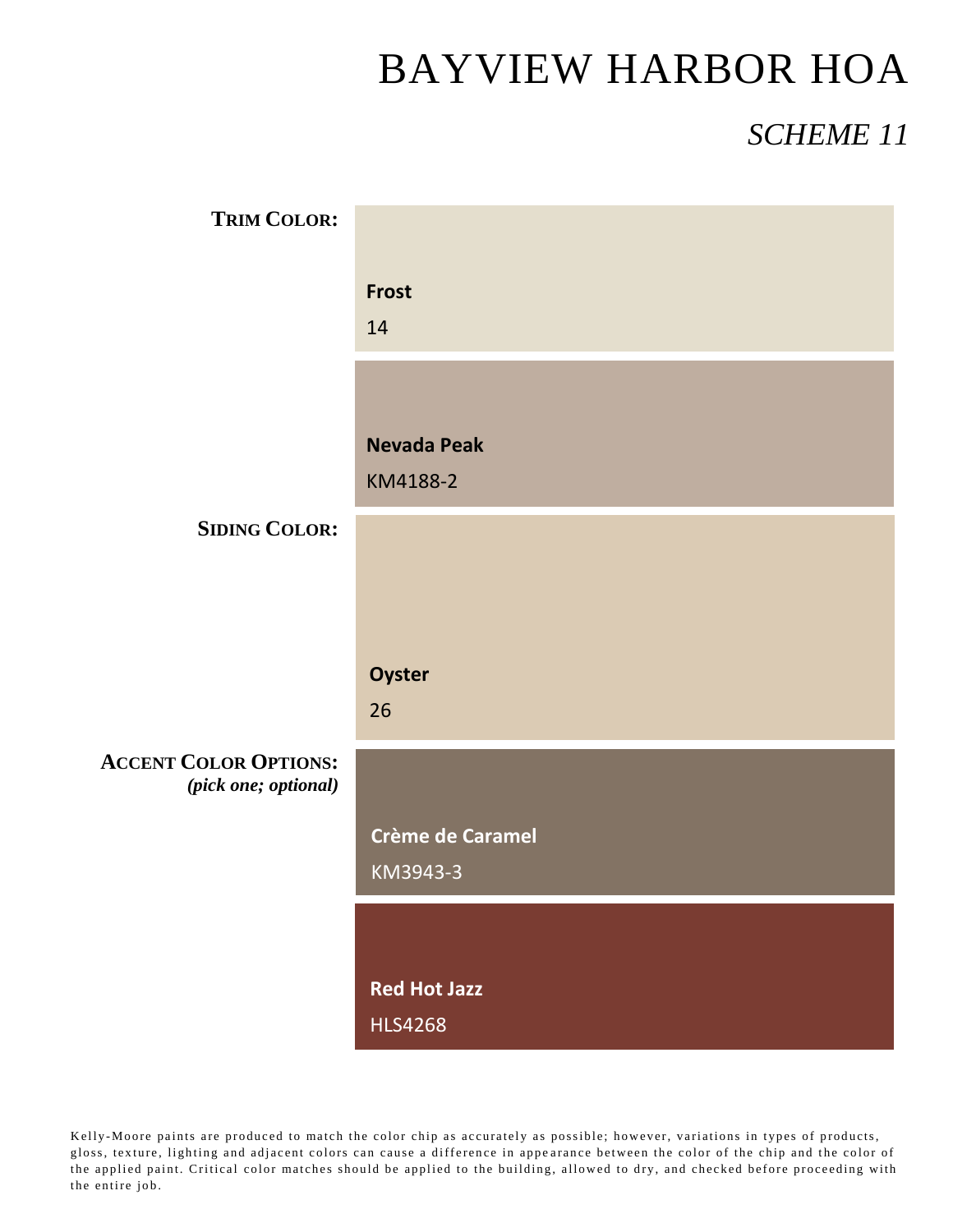| <b>TRIM COLOR OPTIONS:</b><br>(pick one)             |                                  |
|------------------------------------------------------|----------------------------------|
|                                                      | <b>Bernard Beach</b><br>KM4013-2 |
|                                                      |                                  |
|                                                      | <b>Angel Cloud</b><br>OW237-1    |
| <b>SIDING COLOR:</b>                                 |                                  |
|                                                      |                                  |
|                                                      | <b>Movie Time</b><br>OW259-1     |
| <b>ACCENT COLOR OPTIONS:</b><br>(pick one; optional) |                                  |
|                                                      | <b>Oxford Brown</b><br>417       |
|                                                      |                                  |
|                                                      | Dig It<br>KM4023-3               |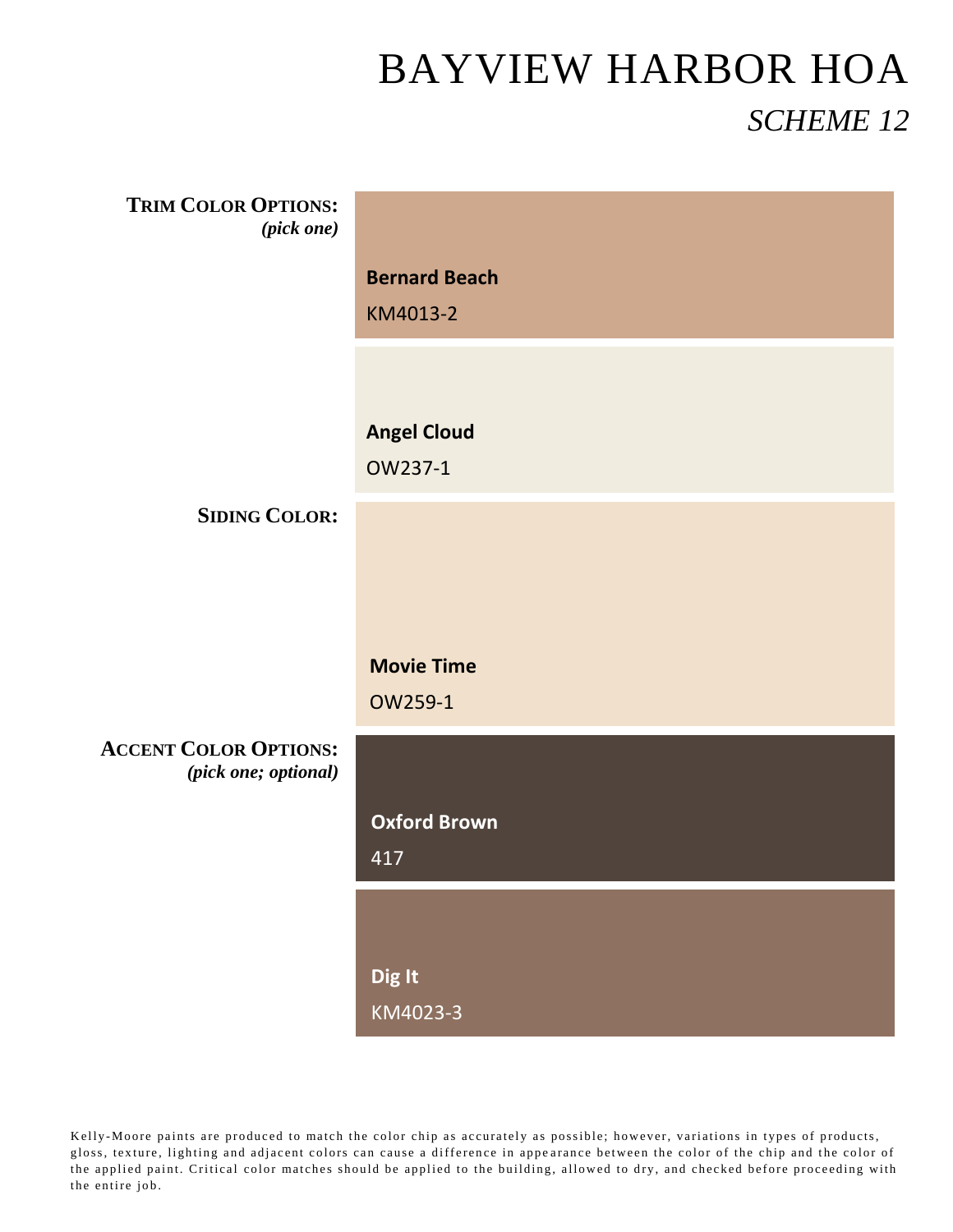| <b>TRIM COLOR OPTIONS:</b><br>$(pick\ one)$          |                       |
|------------------------------------------------------|-----------------------|
|                                                      | <b>Creamy Natural</b> |
|                                                      | KM3962-1              |
| (Triangle Lodge can be used as<br>trim or accent)    |                       |
|                                                      | <b>Cedar Shingle</b>  |
|                                                      | KM3949-2              |
| <b>SIDING COLOR:</b>                                 |                       |
|                                                      |                       |
|                                                      |                       |
|                                                      | <b>Meadow Brook</b>   |
|                                                      | KM3948-2              |
| <b>ACCENT COLOR OPTIONS:</b><br>(pick one; optional) |                       |
|                                                      | <b>Wild Planet</b>    |
|                                                      | <b>AC65-N</b>         |
|                                                      |                       |
|                                                      | <b>Jillene Green</b>  |
|                                                      | KM3863-3              |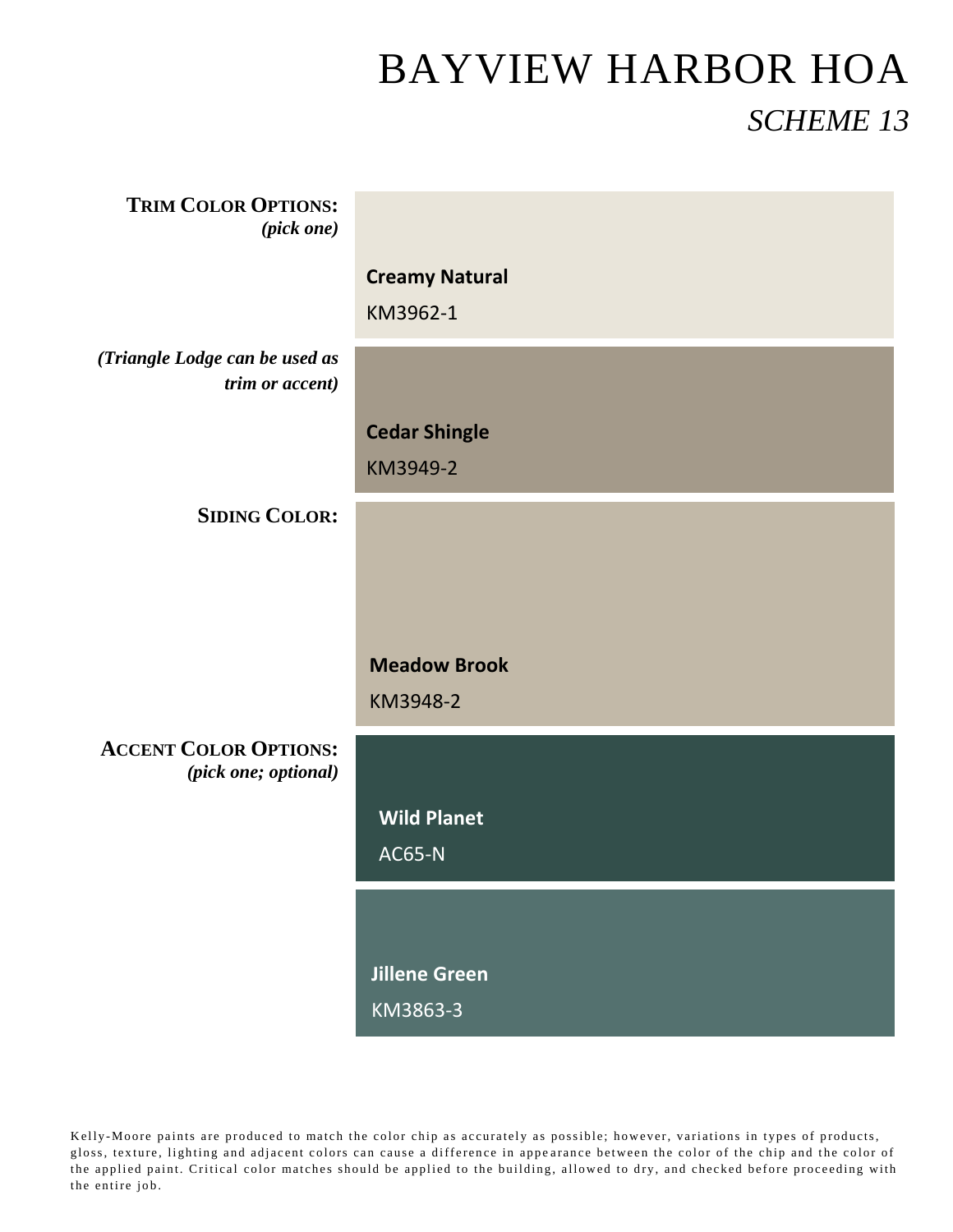| <b>TRIM COLOR OPTIONS:</b><br>$(pick \ one)$         |                                |
|------------------------------------------------------|--------------------------------|
|                                                      | <b>Angel Cloud</b>             |
|                                                      | OW237-1                        |
|                                                      |                                |
|                                                      | <b>Bone</b>                    |
|                                                      | 27                             |
| <b>SIDING COLOR:</b>                                 |                                |
|                                                      |                                |
|                                                      |                                |
|                                                      | <b>Glass House</b><br>KM3867-1 |
| <b>ACCENT COLOR OPTIONS:</b><br>(pick one; optional) |                                |
|                                                      | <b>Long View Garden</b>        |
|                                                      | KM3870-3                       |
|                                                      |                                |
|                                                      | <b>Payton's Car</b>            |
|                                                      | KM3869-2                       |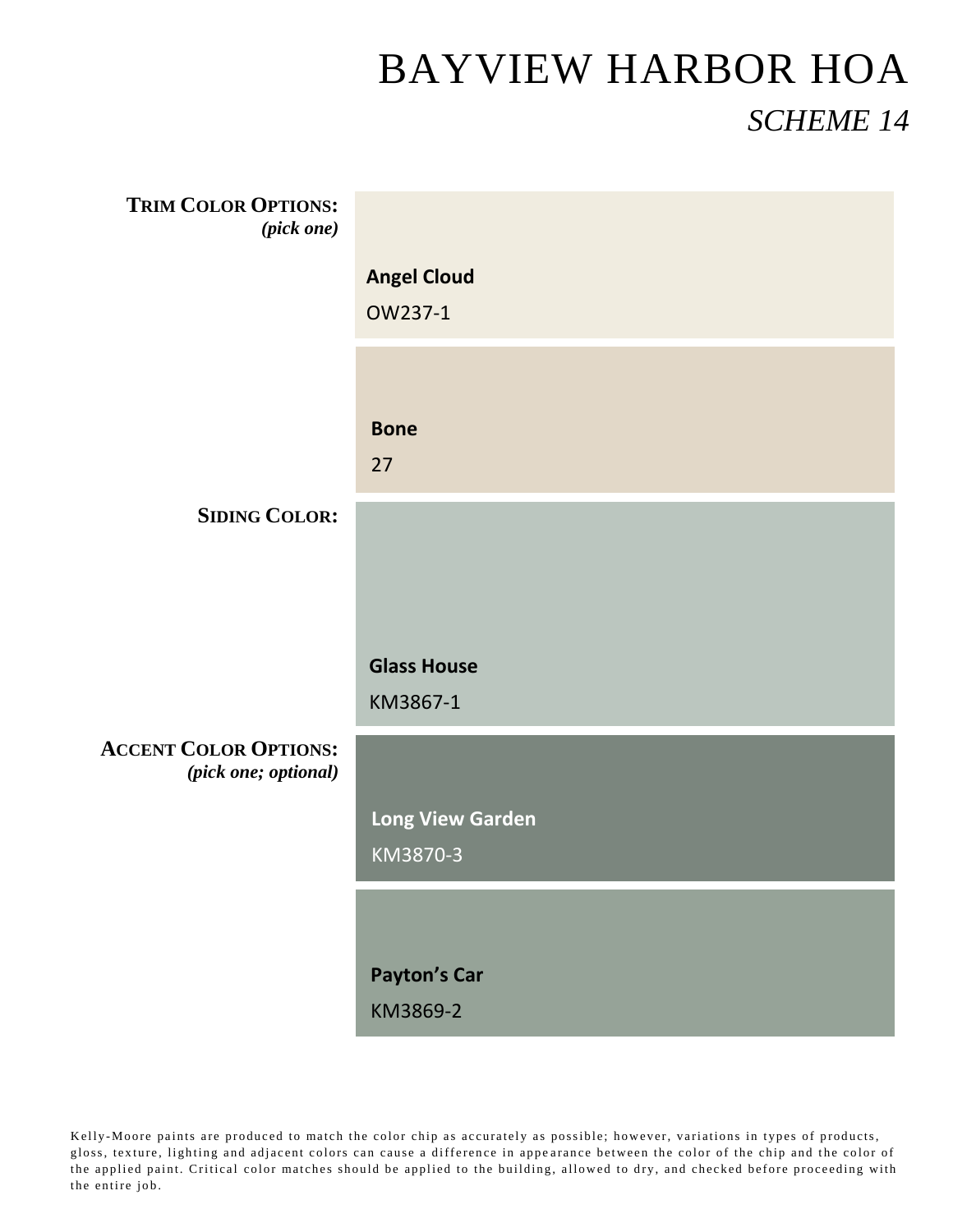| <b>TRIM COLOR OPTIONS:</b><br>(pick one) |                           |
|------------------------------------------|---------------------------|
|                                          | <b>Tropical Straw</b>     |
|                                          | KM3987-1                  |
|                                          |                           |
|                                          | <b>Beach Bum</b>          |
|                                          | KM3964-1                  |
| <b>SIDING COLOR:</b>                     |                           |
|                                          |                           |
|                                          |                           |
|                                          | <b>Cloud of Cream</b>     |
|                                          | KM3993-1                  |
| <b>ACCENT COLOR:</b><br>(optional)       |                           |
|                                          | <b>Olympia Ivy</b>        |
|                                          | HL4226-5                  |
|                                          |                           |
|                                          | <b>Head for the Beach</b> |
|                                          | HL4226-5                  |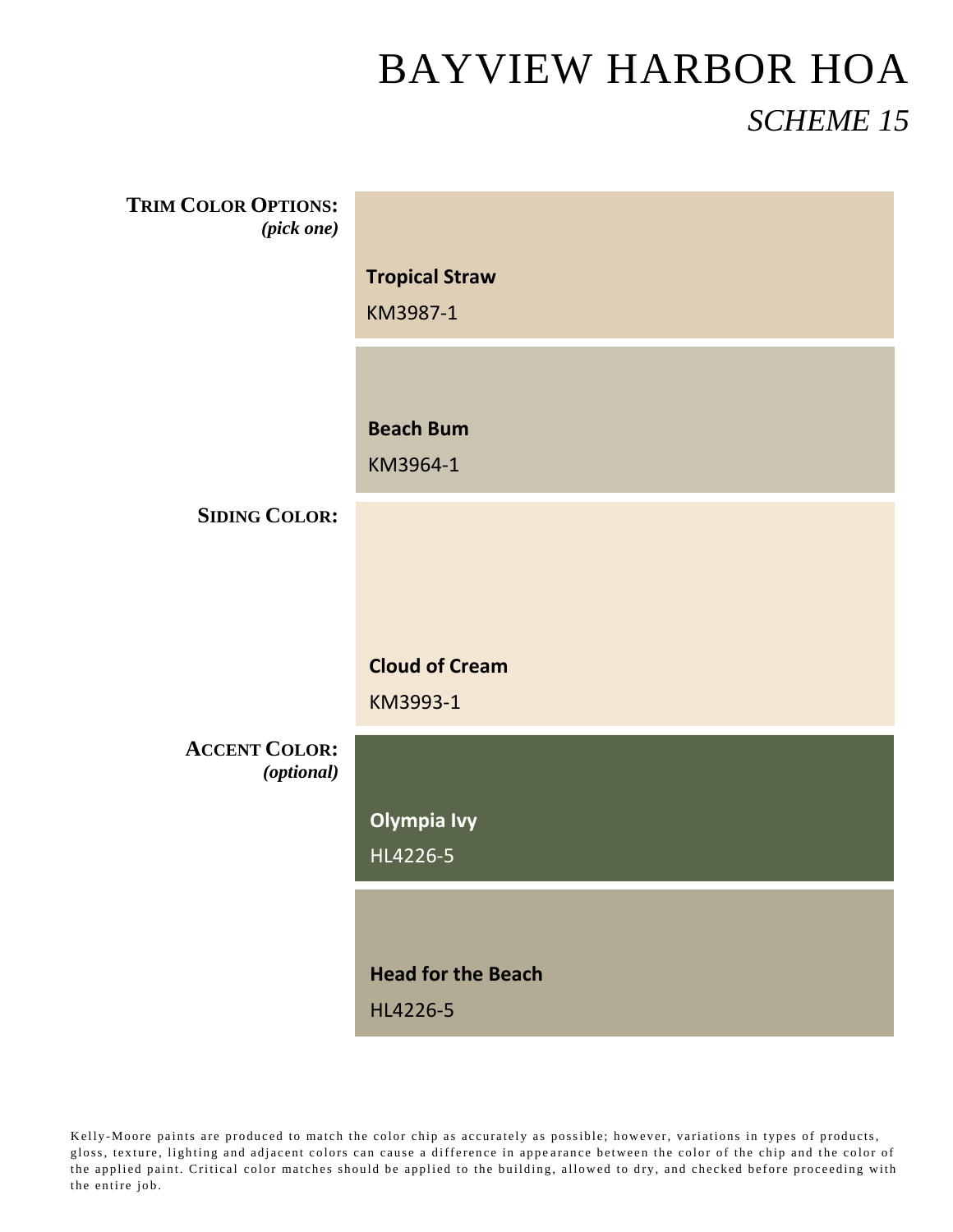| <b>TRIM COLOR OPTIONS:</b><br>(pick one)             |                      |
|------------------------------------------------------|----------------------|
|                                                      | <b>Angel Cloud</b>   |
|                                                      | OW237-1              |
|                                                      |                      |
|                                                      |                      |
|                                                      | <b>Cold Steel</b>    |
|                                                      | KM3812-2             |
|                                                      |                      |
| <b>SIDING COLOR:</b>                                 |                      |
|                                                      |                      |
|                                                      |                      |
|                                                      |                      |
|                                                      | <b>Burbank Aura</b>  |
|                                                      |                      |
|                                                      | KM3842-1             |
| <b>ACCENT COLOR OPTIONS:</b><br>(pick one; optional) |                      |
|                                                      | <b>Kitty Kitty</b>   |
|                                                      | KM3792-5             |
|                                                      |                      |
|                                                      |                      |
|                                                      | <b>Iron Mountain</b> |
|                                                      |                      |
|                                                      | KM3830-3             |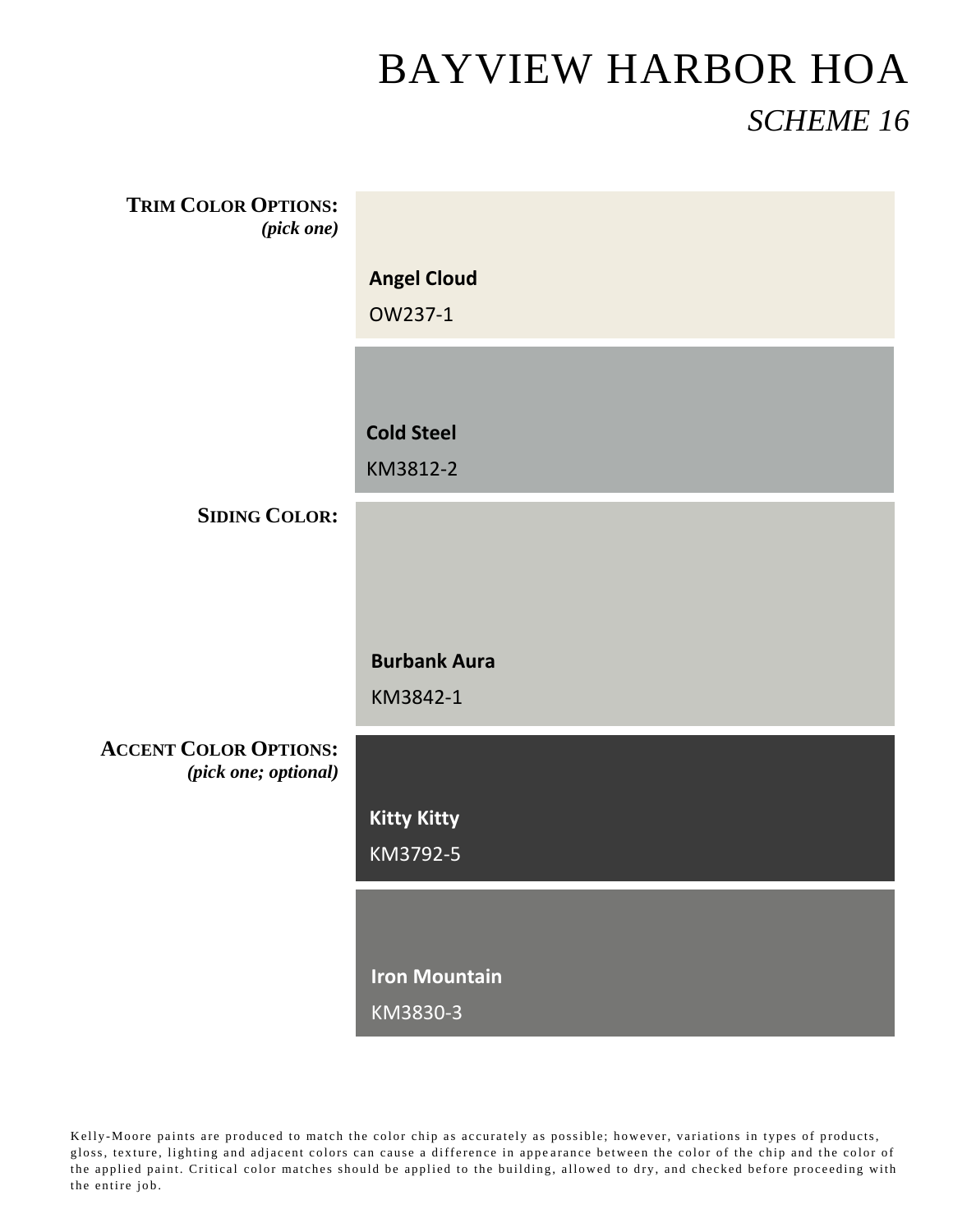| <b>TRIM COLOR OPTIONS:</b><br>$(pick\ one)$          |                     |
|------------------------------------------------------|---------------------|
|                                                      | <b>Angel Cloud</b>  |
|                                                      | OW237-1             |
|                                                      |                     |
|                                                      |                     |
|                                                      | <b>Rock Wall</b>    |
|                                                      | KM3917-2            |
| <b>SIDING COLOR:</b>                                 |                     |
|                                                      |                     |
|                                                      |                     |
|                                                      |                     |
|                                                      | <b>Sand Castle</b>  |
|                                                      | KM3963-1            |
| <b>ACCENT COLOR OPTIONS:</b><br>(pick one; optional) |                     |
|                                                      | <b>Red Hot Jazz</b> |
|                                                      | <b>HLS4268</b>      |
|                                                      |                     |
|                                                      |                     |
|                                                      | <b>Oxford Brown</b> |
|                                                      | 417                 |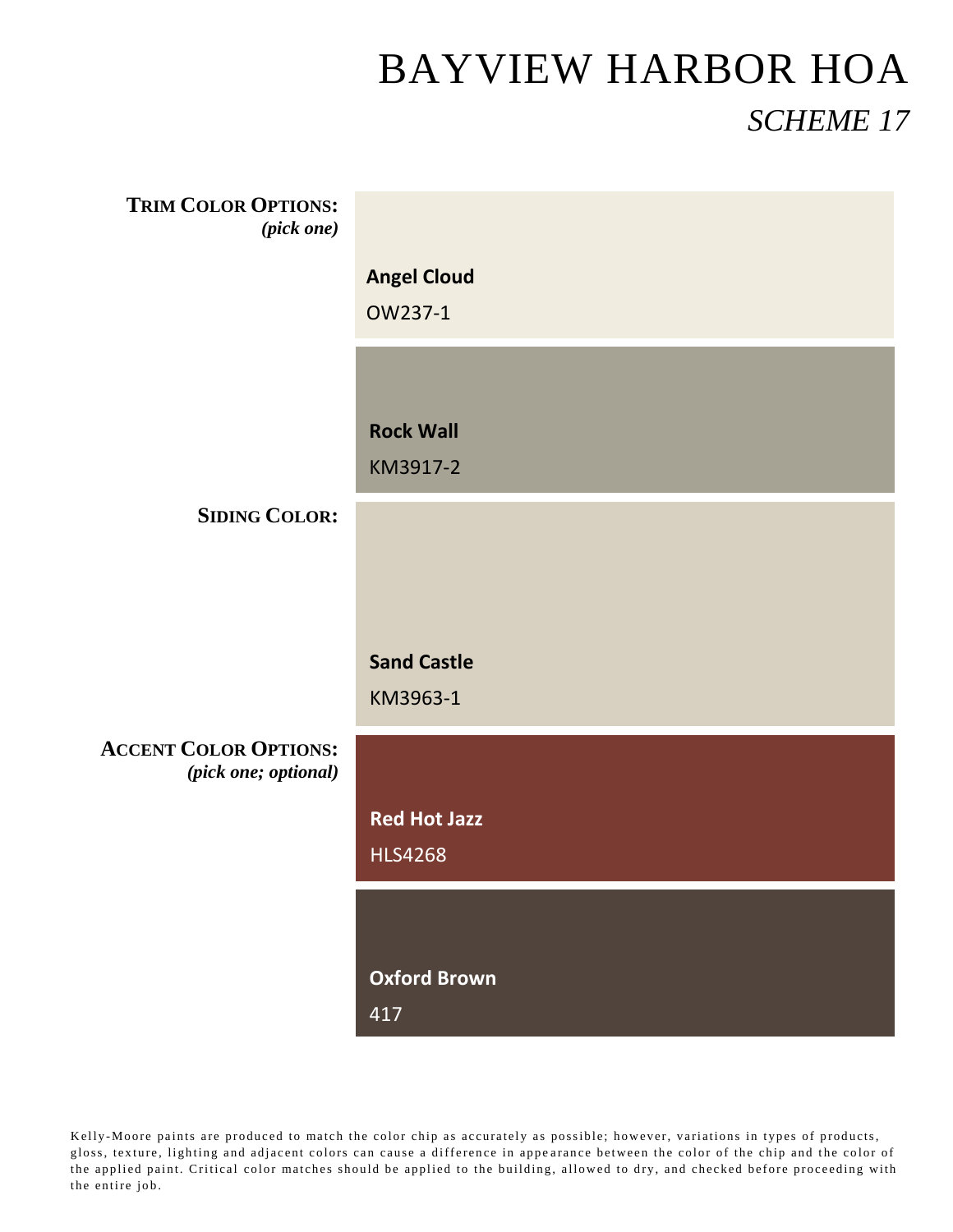| <b>TRIM COLOR OPTIONS:</b><br>(pick one)             |                          |
|------------------------------------------------------|--------------------------|
|                                                      | <b>Angel Cloud</b>       |
|                                                      | OW237-1                  |
|                                                      |                          |
|                                                      | <b>Plymouth Gray</b>     |
|                                                      | 178                      |
| <b>SIDING COLOR:</b>                                 |                          |
|                                                      |                          |
|                                                      |                          |
|                                                      | <b>Wishing Star</b>      |
|                                                      | KM3914-1                 |
| <b>ACCENT COLOR OPTIONS:</b><br>(pick one; optional) |                          |
|                                                      | <b>Made in the Shade</b> |
|                                                      | KM3790-3                 |
|                                                      |                          |
|                                                      |                          |
|                                                      | <b>Gothic Grey</b>       |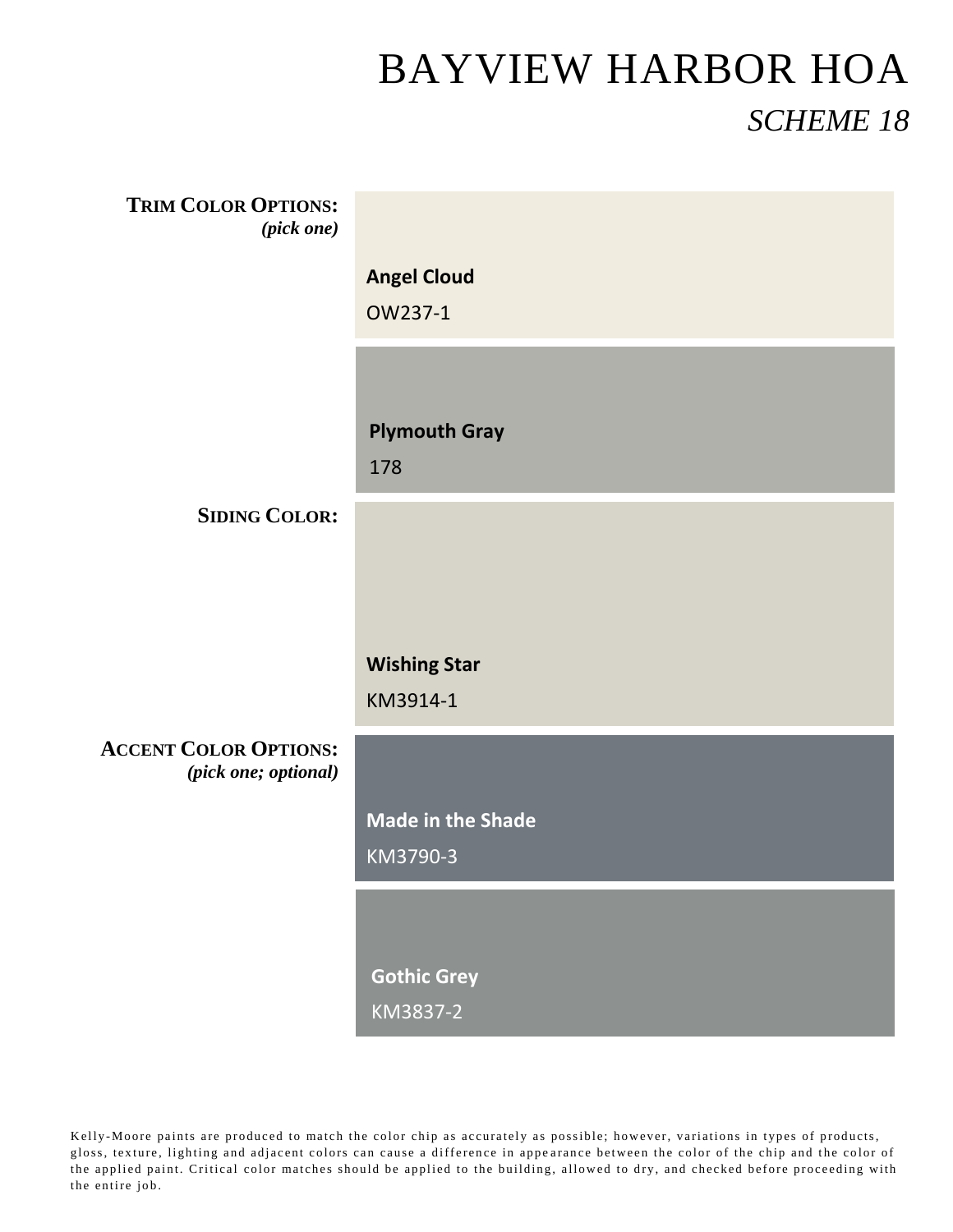| <b>TRIM COLOR OPTIONS:</b><br>(pick one) |                     |
|------------------------------------------|---------------------|
|                                          |                     |
|                                          | <b>Ashford</b>      |
|                                          | KM3924-2            |
|                                          |                     |
|                                          |                     |
|                                          | <b>Malibu Beige</b> |
|                                          | 216                 |
| <b>SIDING COLOR:</b>                     |                     |
|                                          |                     |
|                                          |                     |
|                                          |                     |
|                                          | <b>Taravel</b>      |
|                                          | OW236-1             |
| <b>ACCENT COLOR OPTIONS:</b>             |                     |
| (pick one; optional)                     |                     |
|                                          | <b>Castlemare</b>   |
|                                          | KM3847-3            |
|                                          |                     |
|                                          |                     |
|                                          |                     |
|                                          | <b>Scatman Blue</b> |
|                                          | HL4265-3            |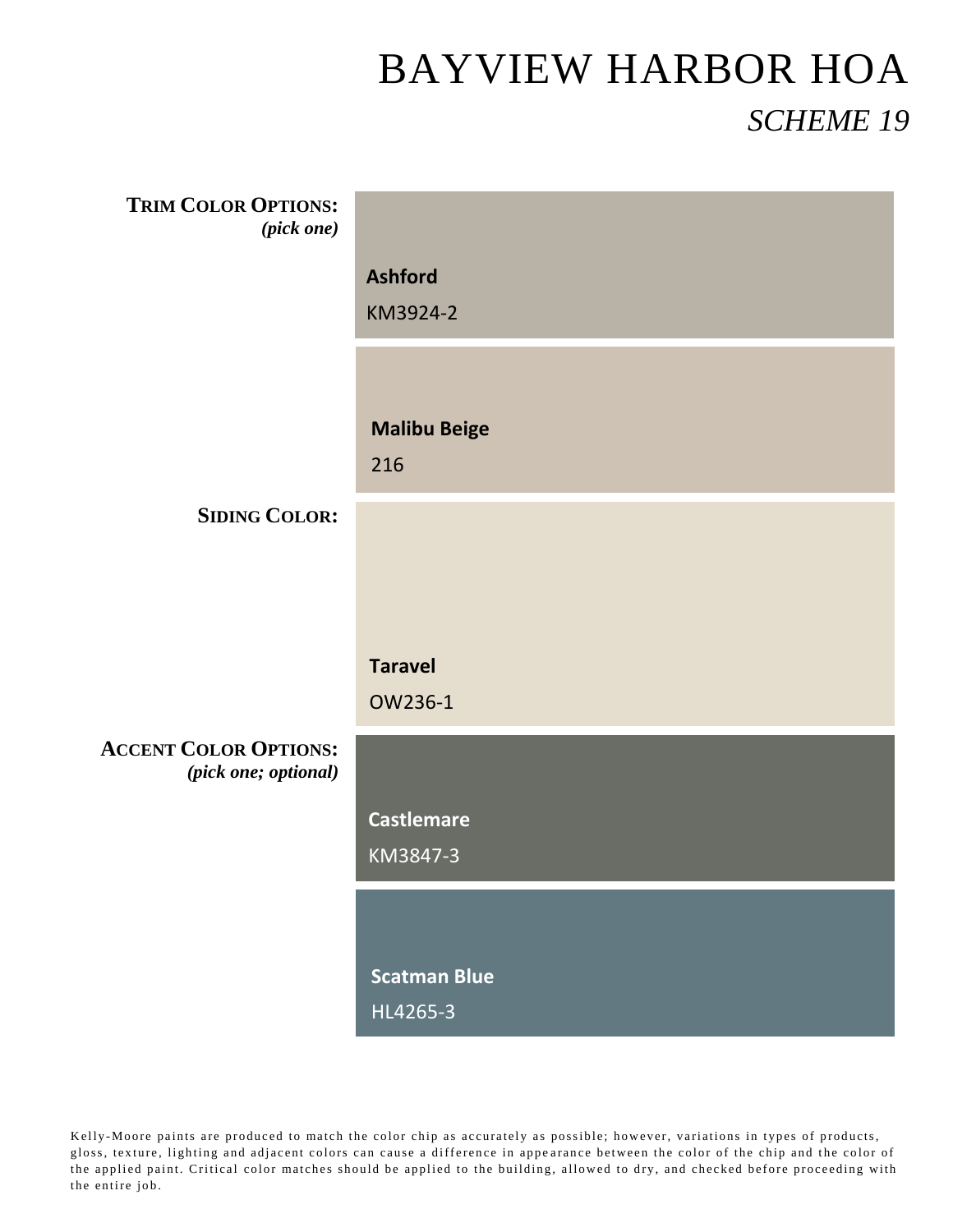| <b>TRIM COLOR OPTIONS:</b><br>(pick one)             |                   |
|------------------------------------------------------|-------------------|
|                                                      |                   |
|                                                      | Graystone         |
|                                                      | 230               |
|                                                      |                   |
|                                                      |                   |
|                                                      | Jute              |
|                                                      | KM3940-1          |
| <b>SIDING COLOR:</b>                                 |                   |
|                                                      |                   |
|                                                      |                   |
|                                                      |                   |
|                                                      |                   |
|                                                      |                   |
|                                                      | <b>Pale Ivory</b> |
|                                                      | KM3489-1          |
| <b>ACCENT COLOR OPTIONS:</b><br>(pick one; optional) |                   |
|                                                      |                   |
|                                                      | Swoosh            |
|                                                      | KM3168-5          |
|                                                      |                   |
|                                                      |                   |
|                                                      | <b>Federalist</b> |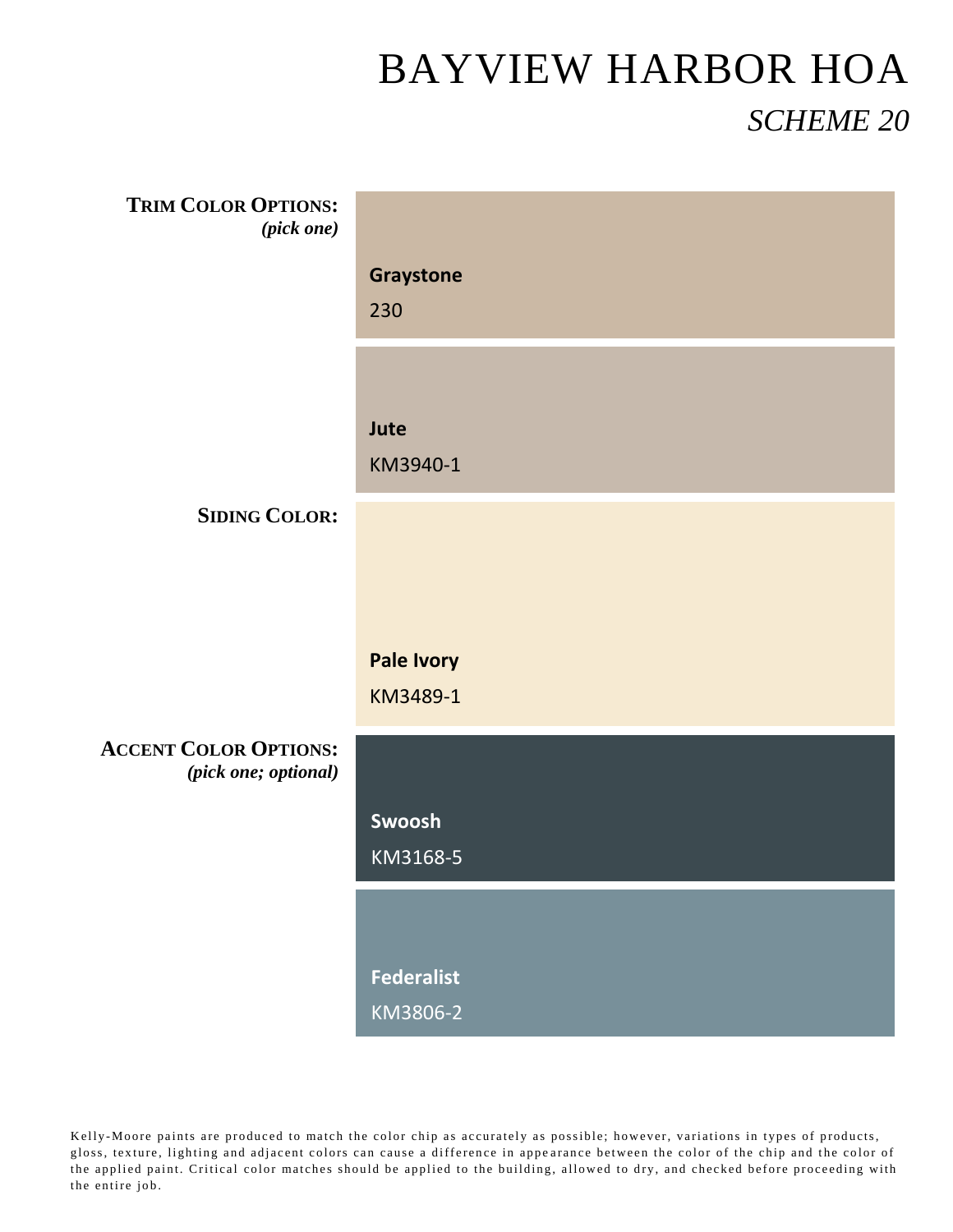| <b>TRIM COLOR OPTIONS:</b>                           |                     |
|------------------------------------------------------|---------------------|
| $(pick\ one)$                                        |                     |
|                                                      | <b>Ashford</b>      |
|                                                      | KM3924-2            |
|                                                      |                     |
|                                                      | <b>Frost</b>        |
|                                                      | 14                  |
| <b>SIDING COLOR:</b>                                 |                     |
|                                                      |                     |
|                                                      |                     |
|                                                      | <b>Thatch Reed</b>  |
|                                                      | KM3947-1            |
|                                                      |                     |
| <b>ACCENT COLOR OPTIONS:</b><br>(pick one; optional) |                     |
|                                                      | La Marina           |
|                                                      | 157                 |
|                                                      |                     |
|                                                      | <b>Moonless Sky</b> |
|                                                      | KM3856-5            |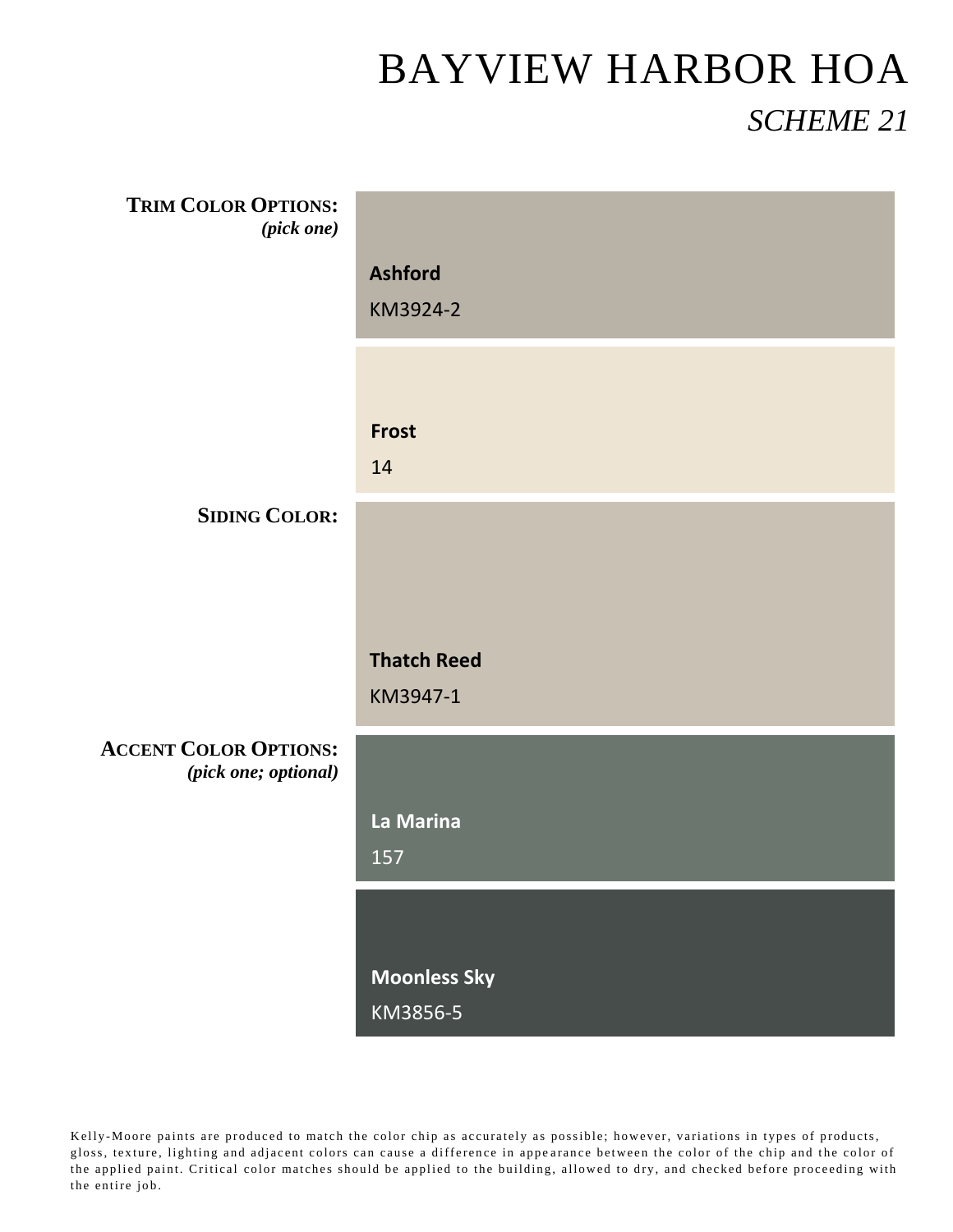| <b>TRIM COLOR OPTIONS:</b><br>$(pick \ one)$         |                         |
|------------------------------------------------------|-------------------------|
|                                                      | <b>Pale Ivory</b>       |
|                                                      | KM3489-1                |
|                                                      |                         |
|                                                      | <b>Homemade Biscuit</b> |
|                                                      | OW257-1                 |
| <b>SIDING COLOR:</b>                                 |                         |
|                                                      |                         |
|                                                      |                         |
|                                                      | <b>Wise Owl</b>         |
|                                                      | 42                      |
| <b>ACCENT COLOR OPTIONS:</b><br>(pick one; optional) |                         |
|                                                      | <b>Bravado</b>          |
|                                                      | 160                     |
|                                                      |                         |
|                                                      | <b>Dark Glasses</b>     |
|                                                      | AC256-5                 |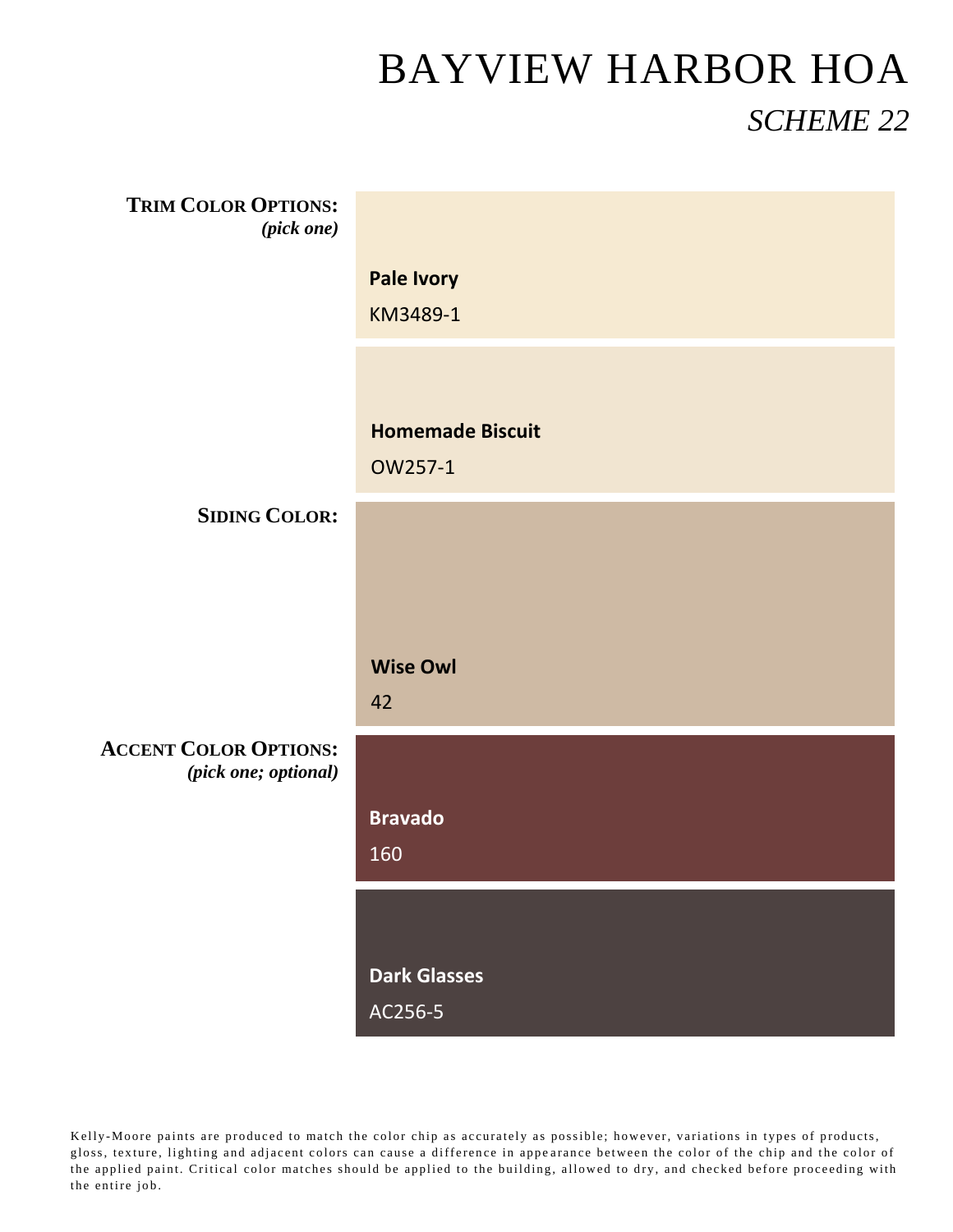| <b>TRIM COLOR OPTIONS:</b><br>(pick one)             |                                   |
|------------------------------------------------------|-----------------------------------|
|                                                      | <b>Patchy Fog</b>                 |
|                                                      | KM3826-1                          |
|                                                      |                                   |
|                                                      |                                   |
|                                                      | <b>Creamy Natural</b><br>KM3962-1 |
| <b>SIDING COLOR:</b>                                 |                                   |
|                                                      |                                   |
|                                                      |                                   |
|                                                      | <b>Pale Ivory</b>                 |
|                                                      | KM3489-1                          |
| <b>ACCENT COLOR OPTIONS:</b><br>(pick one; optional) |                                   |
|                                                      | <b>Castle Rock</b>                |
|                                                      | KM3813-2                          |
|                                                      |                                   |
|                                                      | <b>Green Thumb</b>                |
|                                                      | 149                               |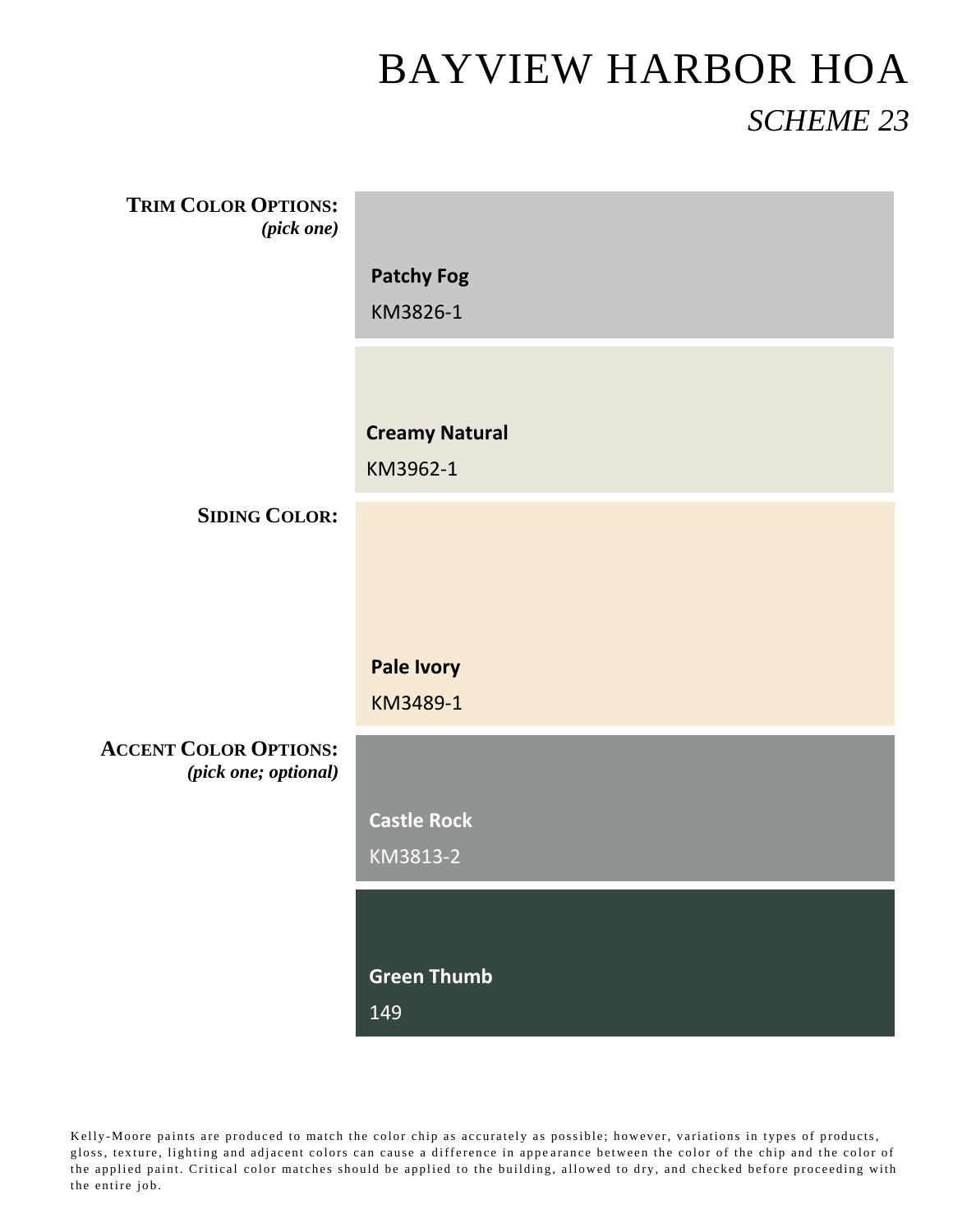| <b>TRIM COLOR OPTIONS:</b><br>(pick one) |                                            |
|------------------------------------------|--------------------------------------------|
|                                          | <b>Stepping Stone</b><br>KM4189-2          |
|                                          |                                            |
|                                          | <b>Clippership Twill</b><br><b>HLS4276</b> |
| <b>SIDING COLOR:</b>                     |                                            |
|                                          |                                            |
|                                          | <b>Pufferbilly</b><br><b>KM578-L</b>       |
|                                          |                                            |
| <b>ACCENT COLORS:</b><br>(optional)      |                                            |
|                                          | <b>Red Raisin</b>                          |
|                                          | AC224-5                                    |
|                                          |                                            |
|                                          | <b>Pools of Blue</b><br>KM3853-2           |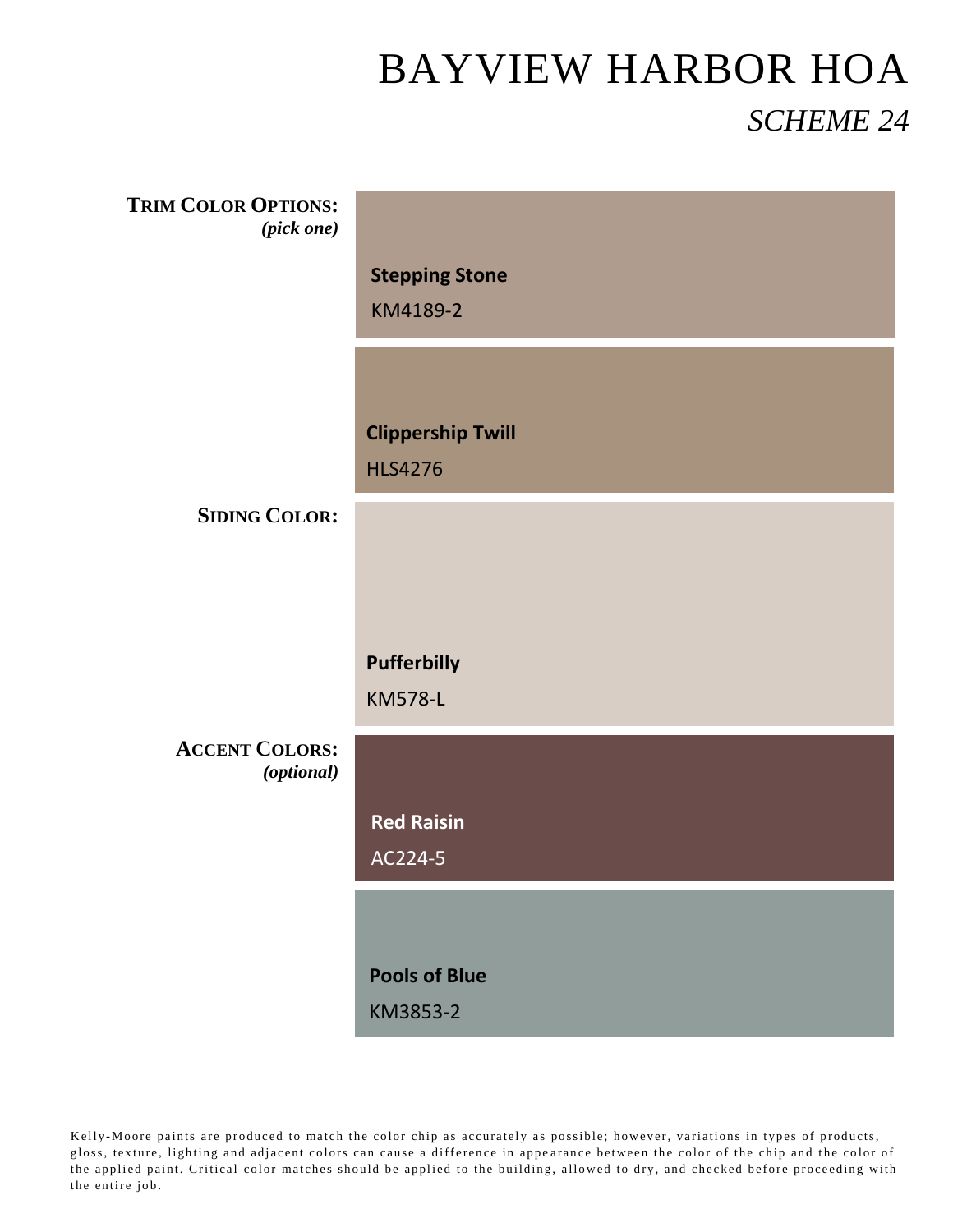| <b>TRIM COLOR OPTIONS:</b><br>(pick one)             |                     |
|------------------------------------------------------|---------------------|
|                                                      | <b>Frost</b>        |
|                                                      | 14                  |
|                                                      |                     |
|                                                      |                     |
|                                                      | <b>Pale Ivory</b>   |
|                                                      | KM3489-1            |
| <b>SIDING COLOR:</b>                                 |                     |
|                                                      |                     |
|                                                      |                     |
|                                                      | <b>Trail Dust</b>   |
|                                                      | <b>HLS4273</b>      |
|                                                      |                     |
| <b>ACCENT COLOR OPTIONS:</b><br>(pick one; optional) |                     |
|                                                      | <b>Green Thumb</b>  |
|                                                      | 149                 |
|                                                      |                     |
|                                                      |                     |
|                                                      | <b>Scatman Blue</b> |
|                                                      | HL4265-3            |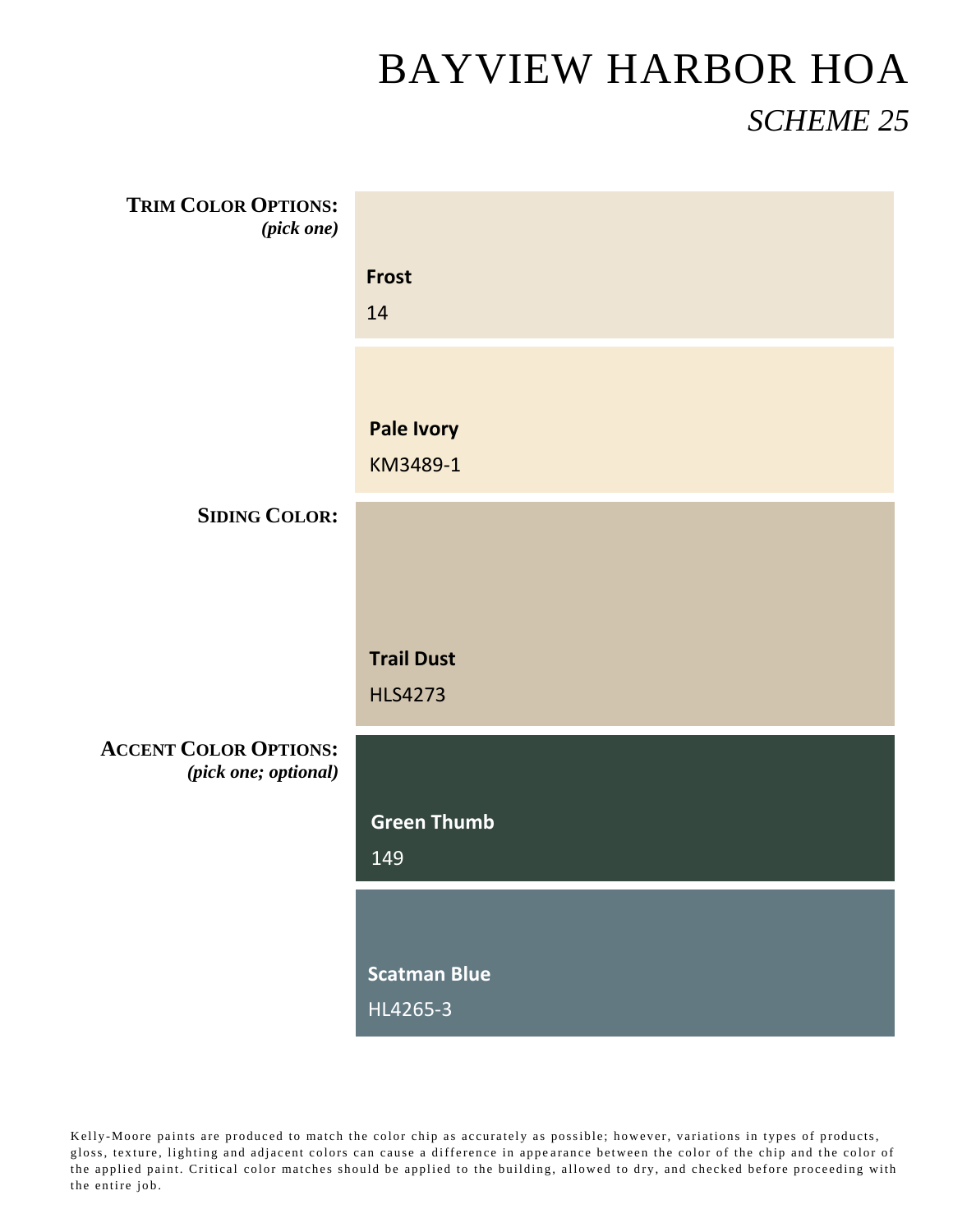| <b>TRIM COLOR OPTIONS:</b><br>(pick one)             |                               |
|------------------------------------------------------|-------------------------------|
|                                                      | <b>Seattle</b>                |
|                                                      | KM3923-1                      |
|                                                      |                               |
|                                                      |                               |
|                                                      | Columbia                      |
|                                                      | KM3921-1                      |
| <b>SIDING COLOR:</b>                                 |                               |
|                                                      |                               |
|                                                      |                               |
|                                                      |                               |
|                                                      | <b>Patchy Fog</b><br>KM3826-1 |
|                                                      |                               |
| <b>ACCENT COLOR OPTIONS:</b><br>(pick one; optional) |                               |
|                                                      | <b>Slippery Shale</b>         |
|                                                      | KM3845-2                      |
|                                                      |                               |
|                                                      |                               |
|                                                      | <b>Bravado</b>                |
|                                                      | 160                           |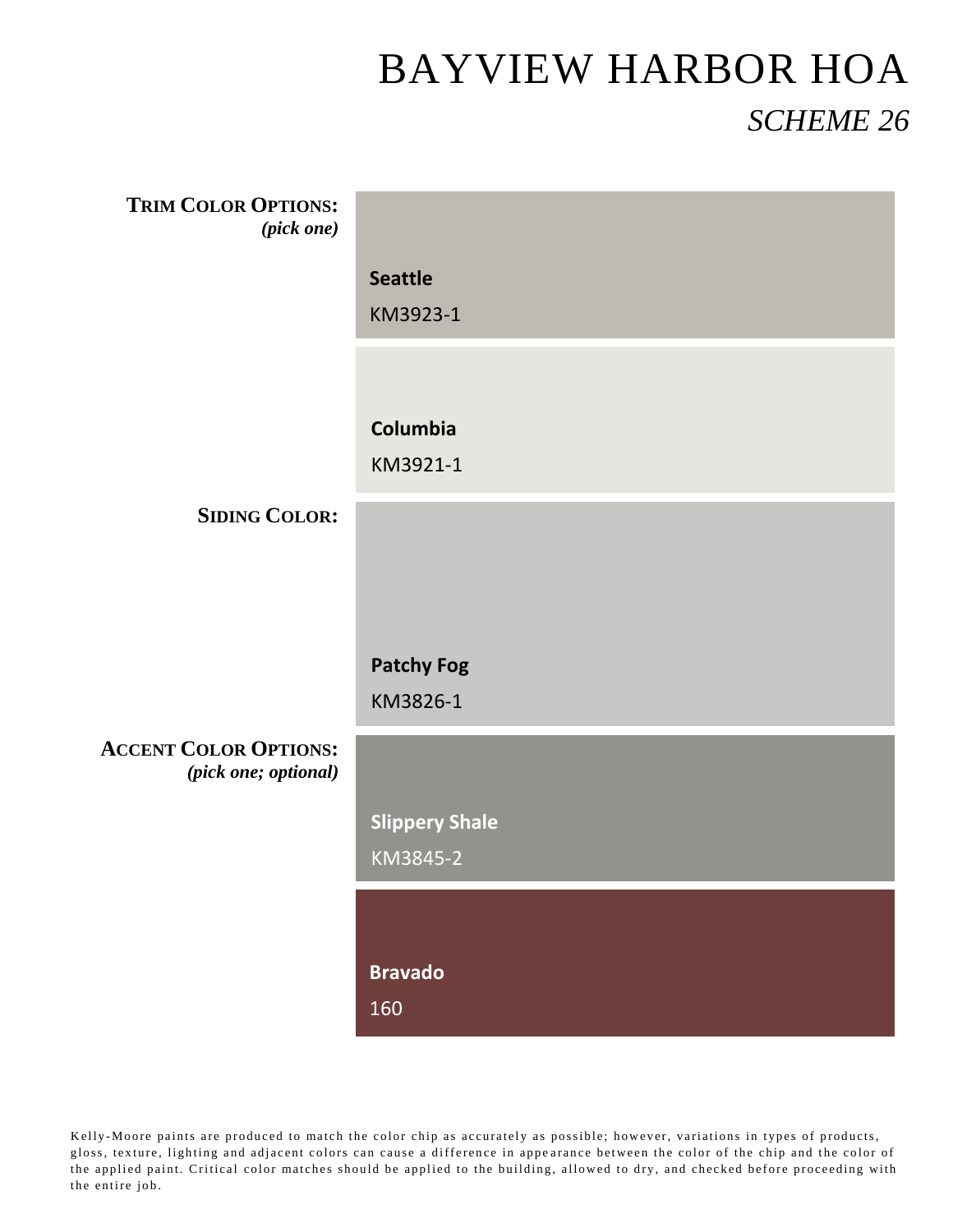| <b>TRIM COLOR OPTIONS:</b><br>(pick one)             |                       |
|------------------------------------------------------|-----------------------|
|                                                      |                       |
|                                                      | <b>Swiss Cream</b>    |
|                                                      | KM4021-2              |
|                                                      |                       |
|                                                      |                       |
|                                                      | <b>Pale Ivory</b>     |
|                                                      | KM3489-1              |
| <b>SIDING COLOR:</b>                                 |                       |
|                                                      |                       |
|                                                      |                       |
|                                                      |                       |
|                                                      |                       |
|                                                      | <b>Spanish Sand</b>   |
|                                                      | 231                   |
| <b>ACCENT COLOR OPTIONS:</b><br>(pick one; optional) |                       |
|                                                      | <b>Westover Hills</b> |
|                                                      | KM3973-2              |
|                                                      |                       |
|                                                      |                       |
|                                                      | <b>Tumble Tan</b>     |
|                                                      |                       |
|                                                      | KM4014-3              |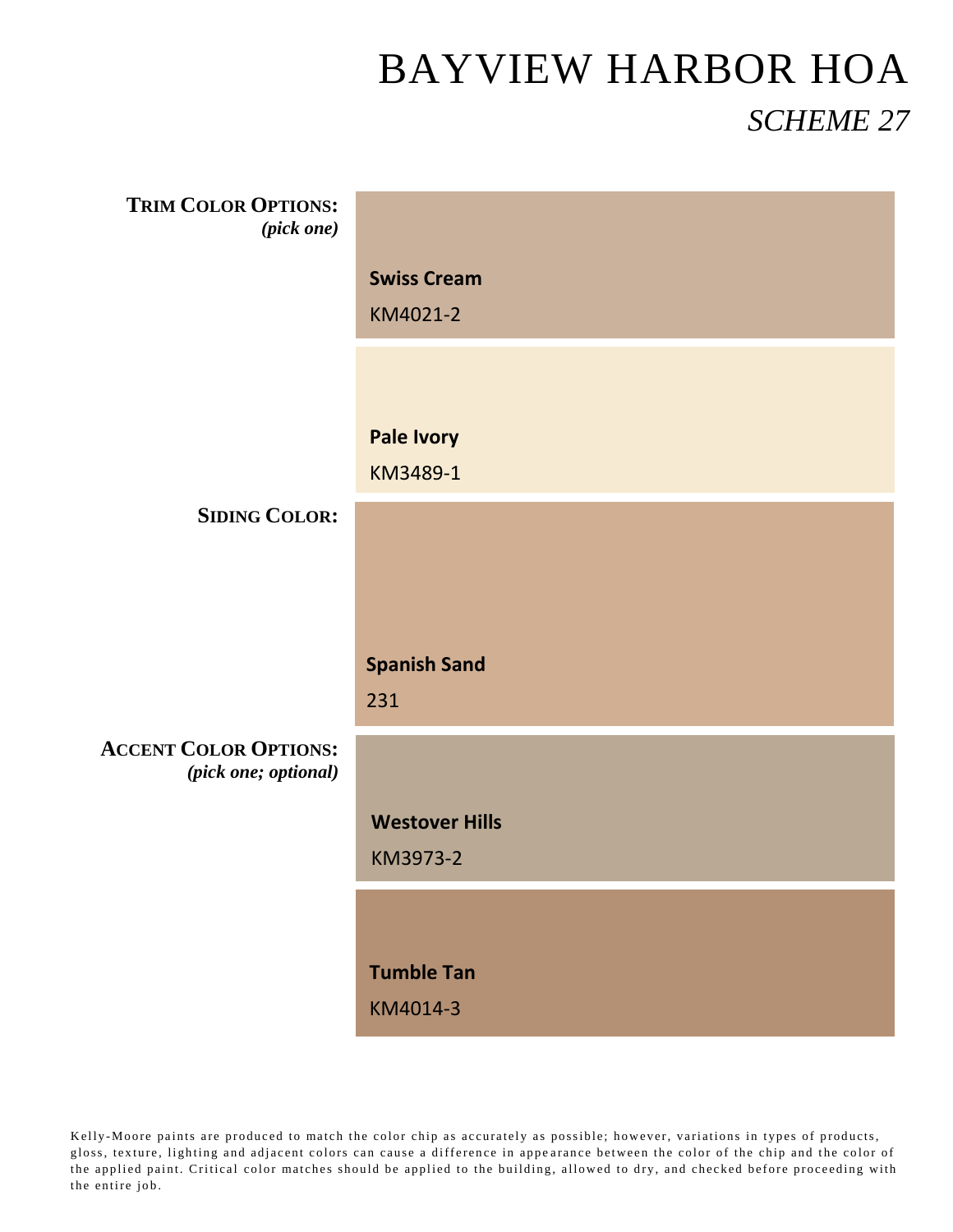| <b>TRIM COLOR OPTIONS:</b>   |                                 |
|------------------------------|---------------------------------|
| $(pick\ one)$                |                                 |
|                              | <b>Earth Stone</b>              |
|                              | KM3972-2                        |
|                              |                                 |
|                              |                                 |
|                              | Graystone                       |
|                              | 230                             |
| <b>SIDING COLOR:</b>         |                                 |
|                              |                                 |
|                              |                                 |
|                              |                                 |
|                              | <b>Movie Time</b>               |
|                              | OW259-1                         |
| <b>ACCENT COLOR OPTIONS:</b> |                                 |
| (pick one; optional)         |                                 |
|                              | <b>Cranberry Craze</b>          |
|                              | KM4200-5                        |
|                              |                                 |
|                              |                                 |
|                              |                                 |
|                              |                                 |
|                              | <b>Tropical Tan</b><br>KM3942-2 |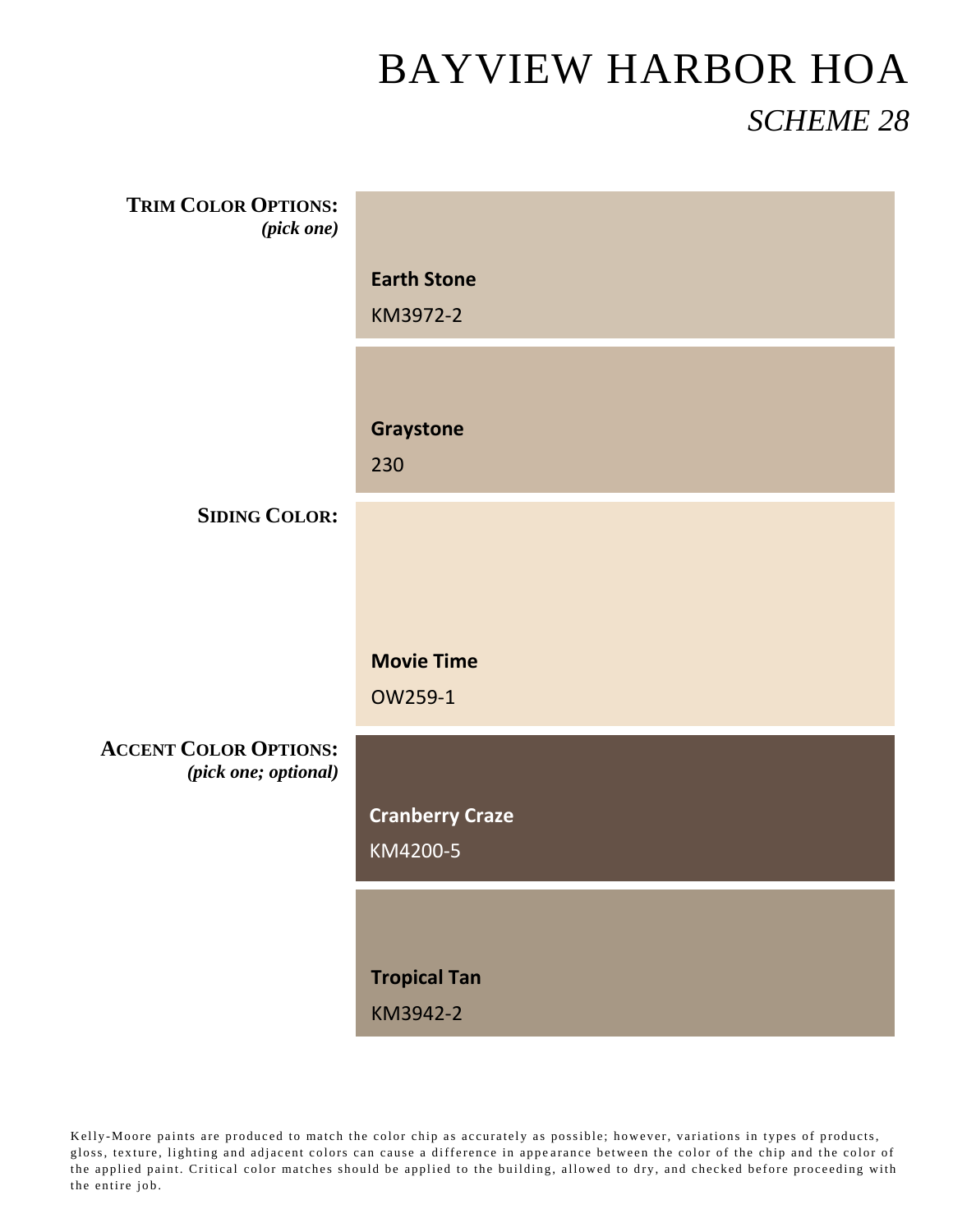| <b>TRIM COLOR OPTIONS:</b><br>(pick one)             |                         |
|------------------------------------------------------|-------------------------|
|                                                      | <b>Frost</b>            |
|                                                      | 14                      |
|                                                      |                         |
|                                                      | <b>Movie Time</b>       |
|                                                      | OW259-1                 |
| <b>SIDING COLOR:</b>                                 |                         |
|                                                      |                         |
|                                                      |                         |
|                                                      | <b>Tropical Straw</b>   |
|                                                      | KM3987-1                |
| <b>ACCENT COLOR OPTIONS:</b><br>(pick one; optional) |                         |
|                                                      | Zaire                   |
|                                                      | AC240-5                 |
|                                                      |                         |
|                                                      |                         |
|                                                      | <b>Caramel Mountain</b> |
|                                                      | KM4015-3                |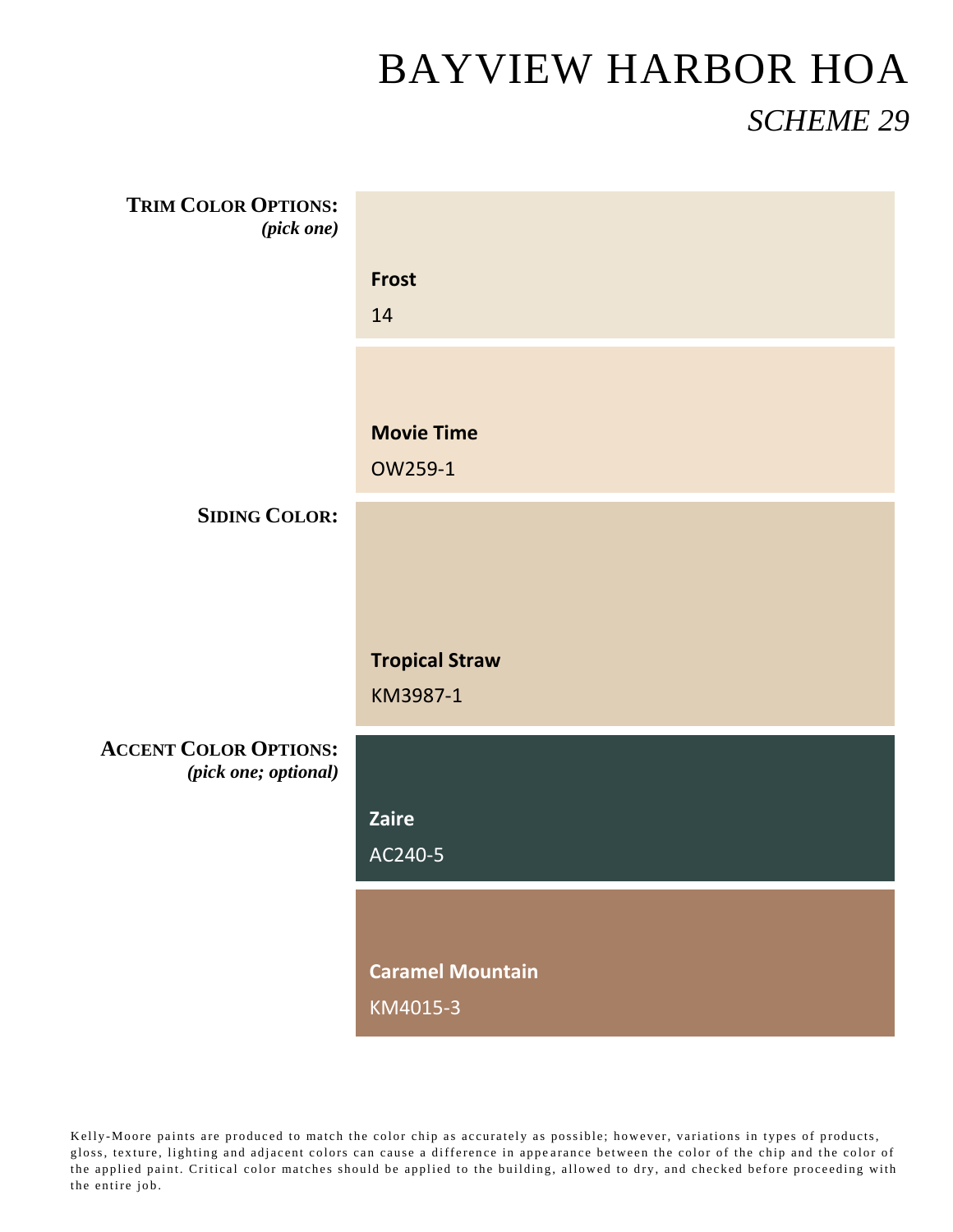| <b>TRIM COLOR OPTIONS:</b><br>$(pick\ one)$          |                            |
|------------------------------------------------------|----------------------------|
|                                                      | Columbia                   |
|                                                      | KM3921-1                   |
|                                                      |                            |
|                                                      |                            |
|                                                      | <b>Federalist</b>          |
|                                                      | KM3806-2                   |
| <b>SIDING COLOR:</b>                                 |                            |
|                                                      |                            |
|                                                      |                            |
|                                                      |                            |
|                                                      | <b>New Linen</b>           |
|                                                      | 29                         |
| <b>ACCENT COLOR OPTIONS:</b><br>(pick one; optional) |                            |
|                                                      | <b>Five O'clock Shadow</b> |
|                                                      | KM3783-3                   |
|                                                      |                            |
|                                                      |                            |
|                                                      | In The Dark                |
|                                                      | KM3784-5                   |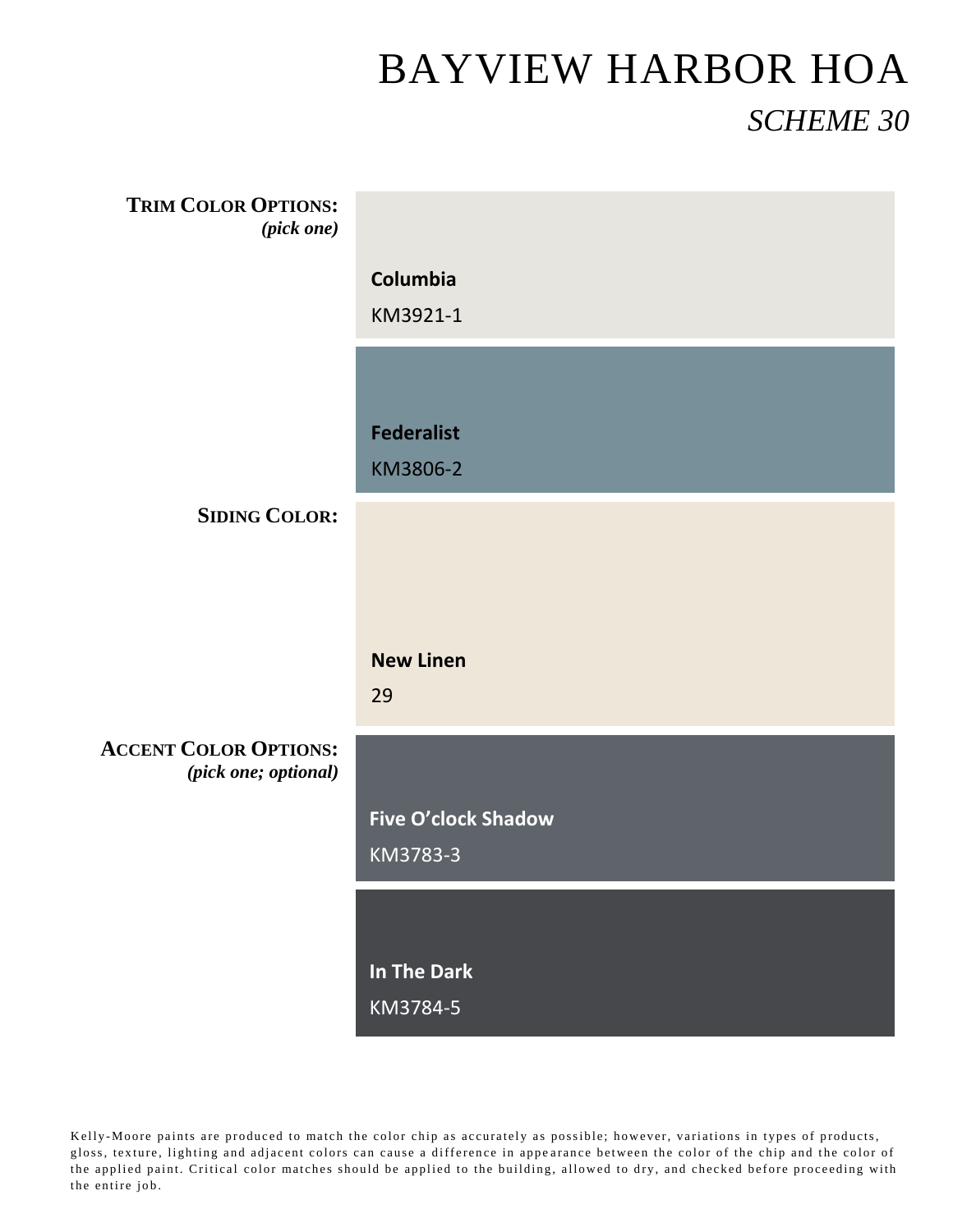| <b>TRIM COLOR OPTIONS:</b><br>(pick one)             |                      |
|------------------------------------------------------|----------------------|
|                                                      | <b>Frost</b>         |
|                                                      | 14                   |
|                                                      |                      |
|                                                      |                      |
|                                                      | <b>Angel Cloud</b>   |
|                                                      | OW237-1              |
| <b>SIDING COLOR:</b>                                 |                      |
|                                                      |                      |
|                                                      |                      |
|                                                      |                      |
|                                                      |                      |
|                                                      | <b>Grand Bay</b>     |
|                                                      | KM3804-1             |
|                                                      |                      |
| <b>ACCENT COLOR OPTIONS:</b><br>(pick one; optional) |                      |
|                                                      | <b>Scatman Blue</b>  |
|                                                      | <b>HLS4265</b>       |
|                                                      |                      |
|                                                      |                      |
|                                                      | <b>Del Sol Maize</b> |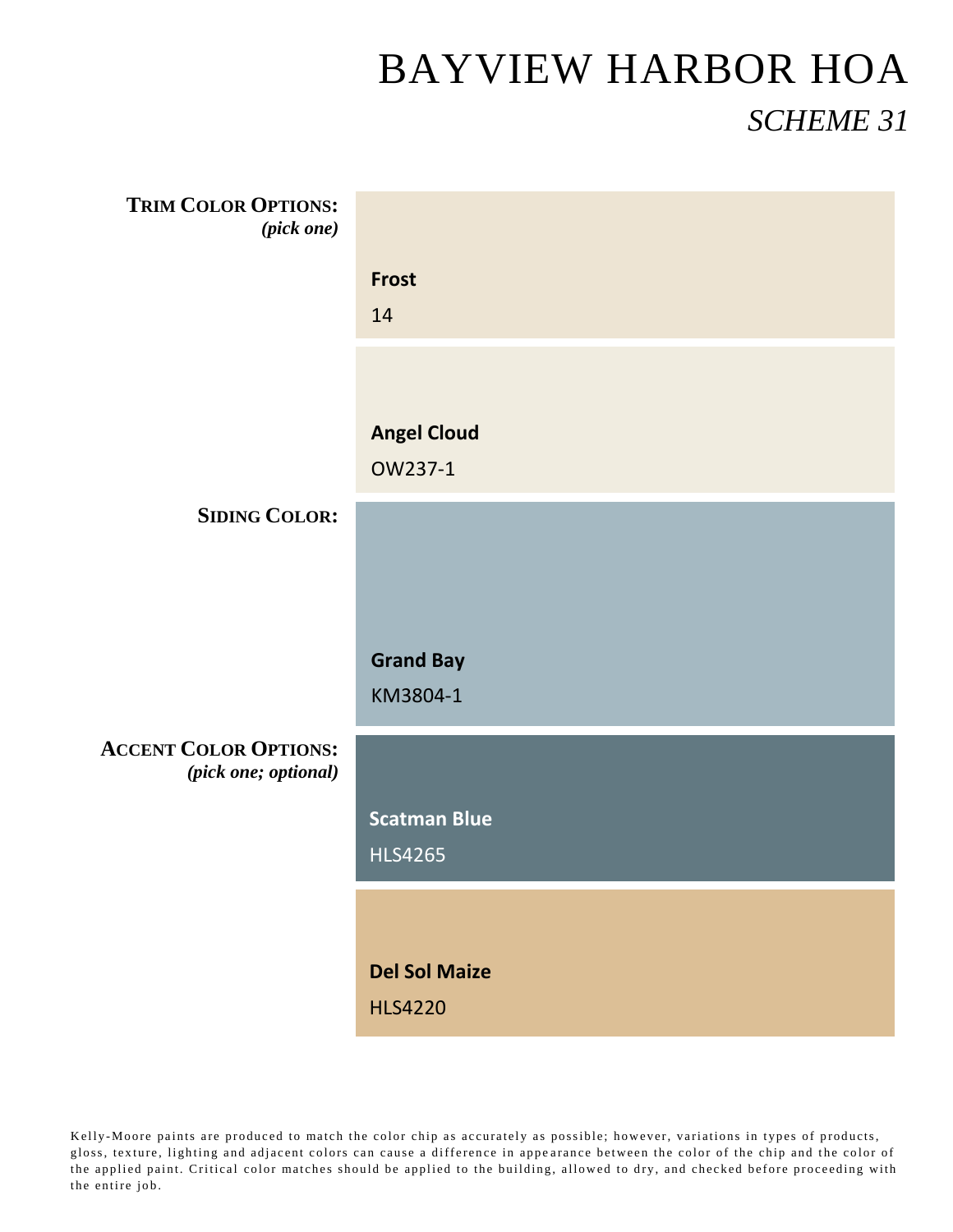| <b>TRIM COLOR OPTIONS:</b><br>(pick one)             |                     |
|------------------------------------------------------|---------------------|
|                                                      | Jute                |
|                                                      | KM3940-1            |
|                                                      |                     |
|                                                      |                     |
|                                                      | <b>Tropical Tan</b> |
|                                                      | KM3942-2            |
| <b>SIDING COLOR:</b>                                 |                     |
|                                                      |                     |
|                                                      |                     |
|                                                      |                     |
|                                                      | <b>Bone</b>         |
|                                                      | 27                  |
| <b>ACCENT COLOR OPTIONS:</b><br>(pick one; optional) |                     |
|                                                      | <b>Rockvale</b>     |
|                                                      | KM3950-3            |
|                                                      |                     |
|                                                      |                     |
|                                                      | <b>Dark Glasses</b> |
|                                                      | AC256-5             |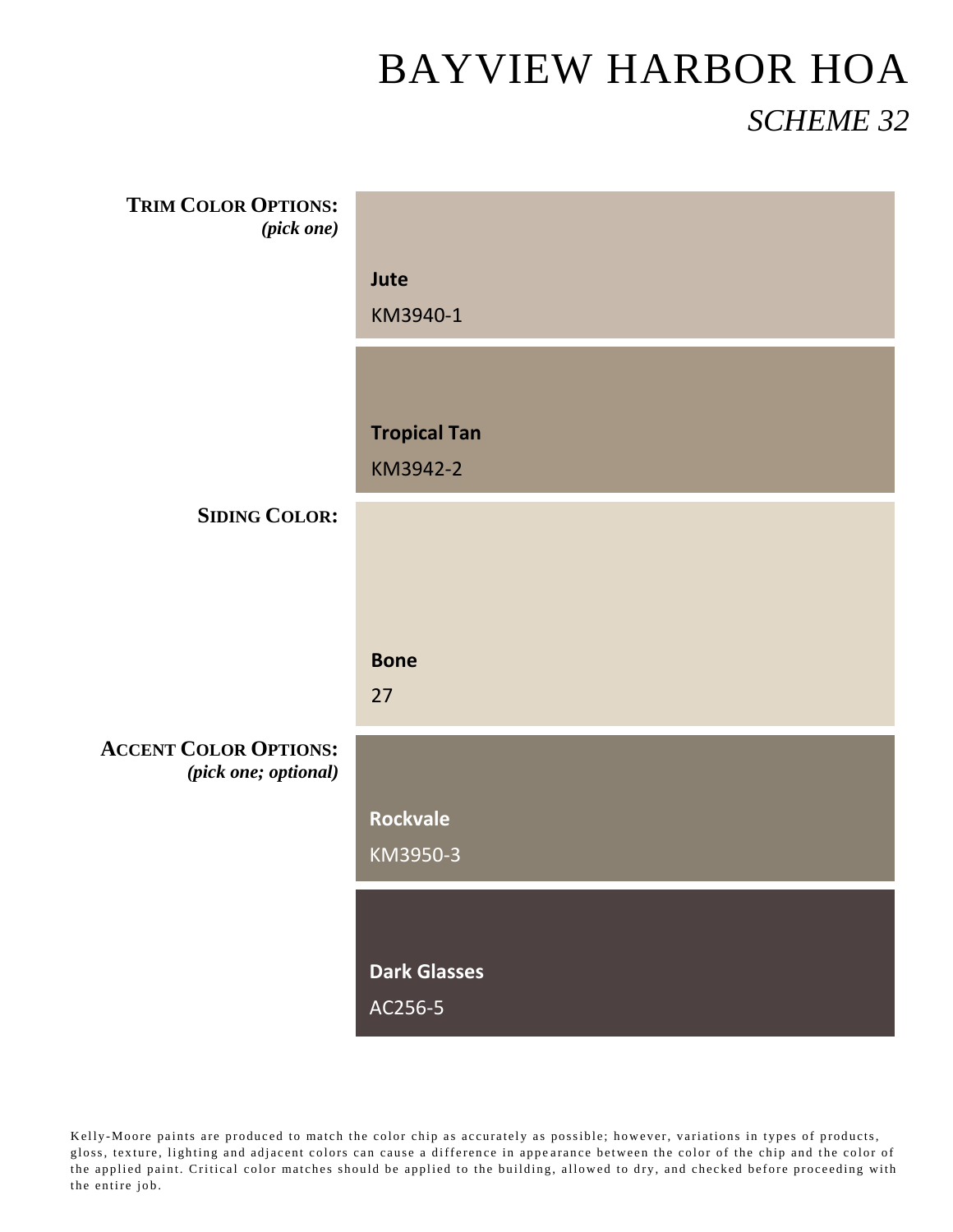| <b>TRIM COLOR OPTIONS:</b><br>(pick one)             |                        |
|------------------------------------------------------|------------------------|
|                                                      | <b>Meadow Day</b>      |
|                                                      | KM3970-1               |
|                                                      |                        |
|                                                      | <b>Gettysburg Gray</b> |
|                                                      | <b>HLS4262</b>         |
| <b>SIDING COLOR:</b>                                 |                        |
|                                                      |                        |
|                                                      |                        |
|                                                      | <b>Tropical Tan</b>    |
|                                                      | KM3942-2               |
| <b>ACCENT COLOR OPTIONS:</b><br>(pick one; optional) |                        |
|                                                      | <b>Victoria Red</b>    |
|                                                      | <b>HLS4234</b>         |
|                                                      |                        |
|                                                      | <b>Castledale</b>      |
|                                                      | KM3935-3               |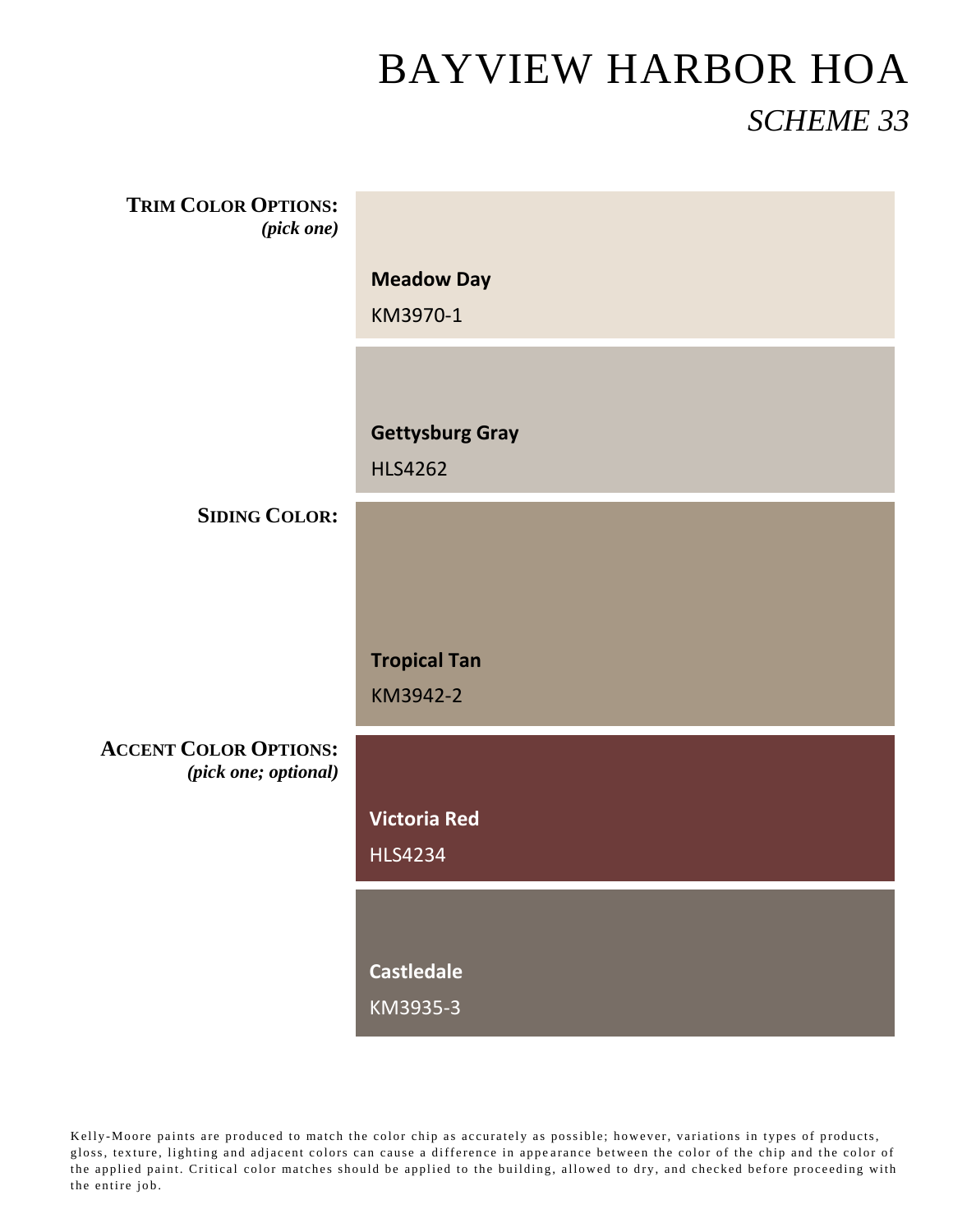| <b>TRIM COLOR OPTIONS:</b><br>(pick one)             |                         |
|------------------------------------------------------|-------------------------|
|                                                      | <b>Angel Cloud</b>      |
|                                                      | OW237-1                 |
|                                                      |                         |
|                                                      |                         |
|                                                      | <b>Whispering Smoke</b> |
|                                                      | KM3825-1                |
| <b>SIDING COLOR:</b>                                 |                         |
|                                                      |                         |
|                                                      |                         |
|                                                      |                         |
|                                                      | <b>Rain Nation</b>      |
|                                                      | KM3811-1                |
| <b>ACCENT COLOR OPTIONS:</b><br>(pick one; optional) |                         |
|                                                      | <b>Federalist</b>       |
|                                                      | KM3806-2                |
|                                                      |                         |
|                                                      | <b>Knapped Flint</b>    |
|                                                      | KM3831-3                |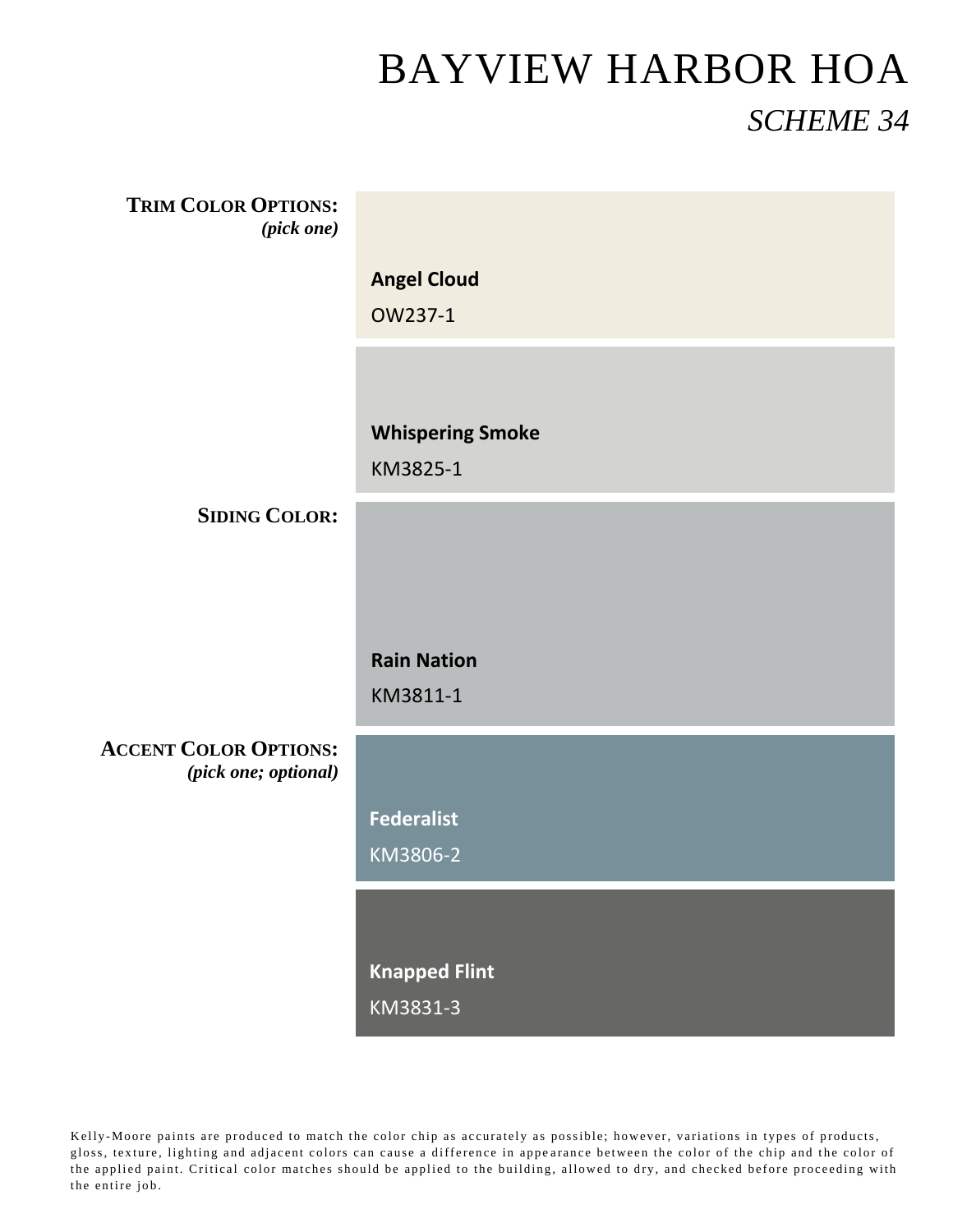| <b>TRIM COLOR OPTIONS:</b><br>(pick one)             |                         |
|------------------------------------------------------|-------------------------|
|                                                      | <b>Angel Cloud</b>      |
|                                                      | OW237-1                 |
|                                                      |                         |
|                                                      |                         |
|                                                      | <b>Whispering Smoke</b> |
|                                                      | KM3825-1                |
|                                                      |                         |
| <b>SIDING COLOR:</b>                                 |                         |
|                                                      |                         |
|                                                      |                         |
|                                                      | <b>Hi Ho Silver</b>     |
|                                                      | KM3843-1                |
|                                                      |                         |
| <b>ACCENT COLOR OPTIONS:</b><br>(pick one; optional) |                         |
|                                                      | <b>Castle Rock</b>      |
|                                                      | KM3813-2                |
|                                                      |                         |
|                                                      |                         |
|                                                      | <b>Indian Red</b>       |
|                                                      | <b>HLS4293</b>          |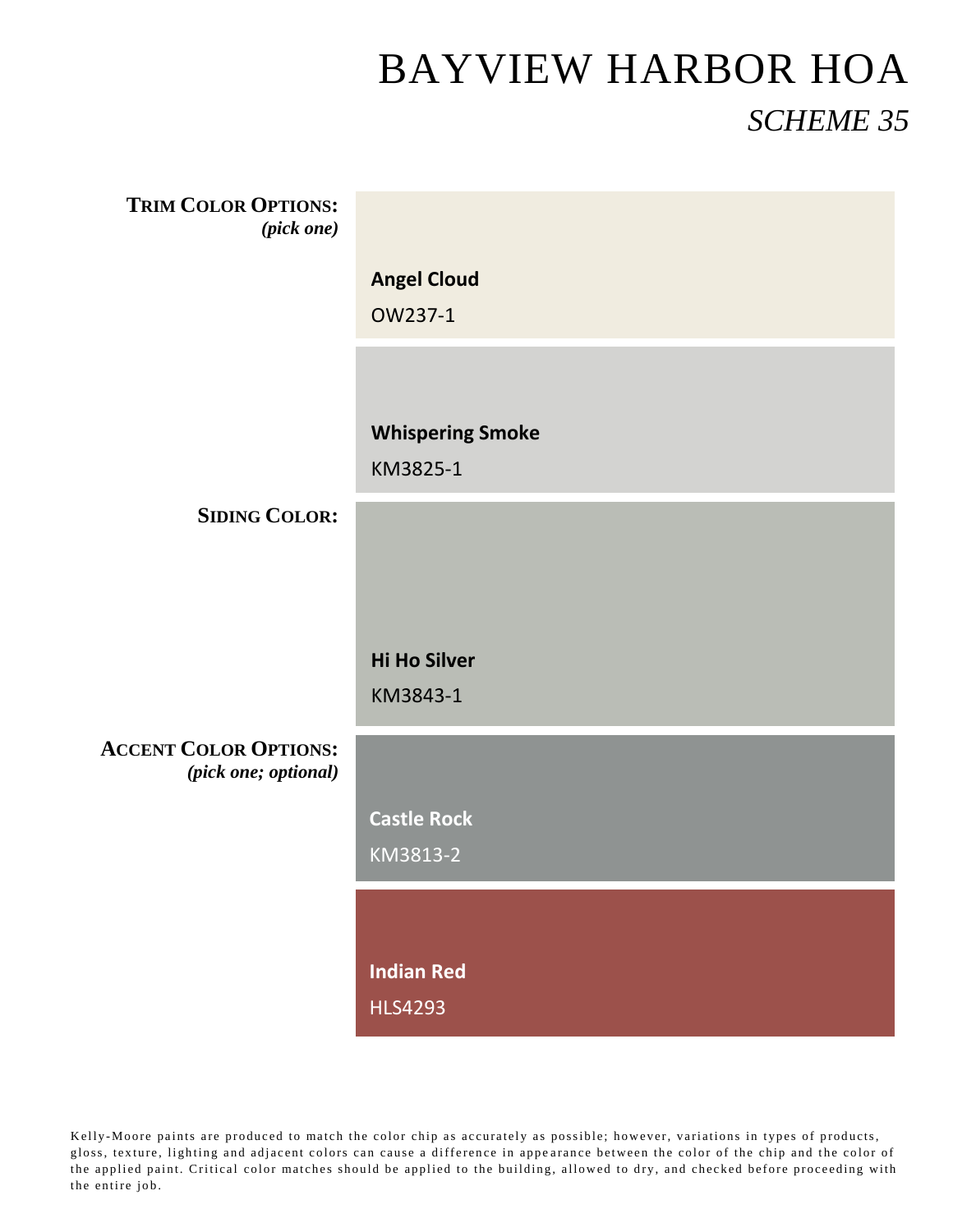| <b>TRIM COLOR OPTIONS:</b><br>(pick one)             |                       |
|------------------------------------------------------|-----------------------|
|                                                      | <b>Chapelle Tint</b>  |
|                                                      | KM4178-1              |
|                                                      |                       |
|                                                      | <b>Beige Rage</b>     |
|                                                      | KM4187-1              |
| <b>SIDING COLOR:</b>                                 |                       |
|                                                      |                       |
|                                                      |                       |
|                                                      | <b>Stepping Stone</b> |
|                                                      | K4189-2               |
| <b>ACCENT COLOR OPTIONS:</b><br>(pick one; optional) |                       |
|                                                      | <b>Mocha</b>          |
|                                                      | KM4190-3              |
|                                                      |                       |
|                                                      | <b>Raw Earth</b>      |
|                                                      | KM4192-5              |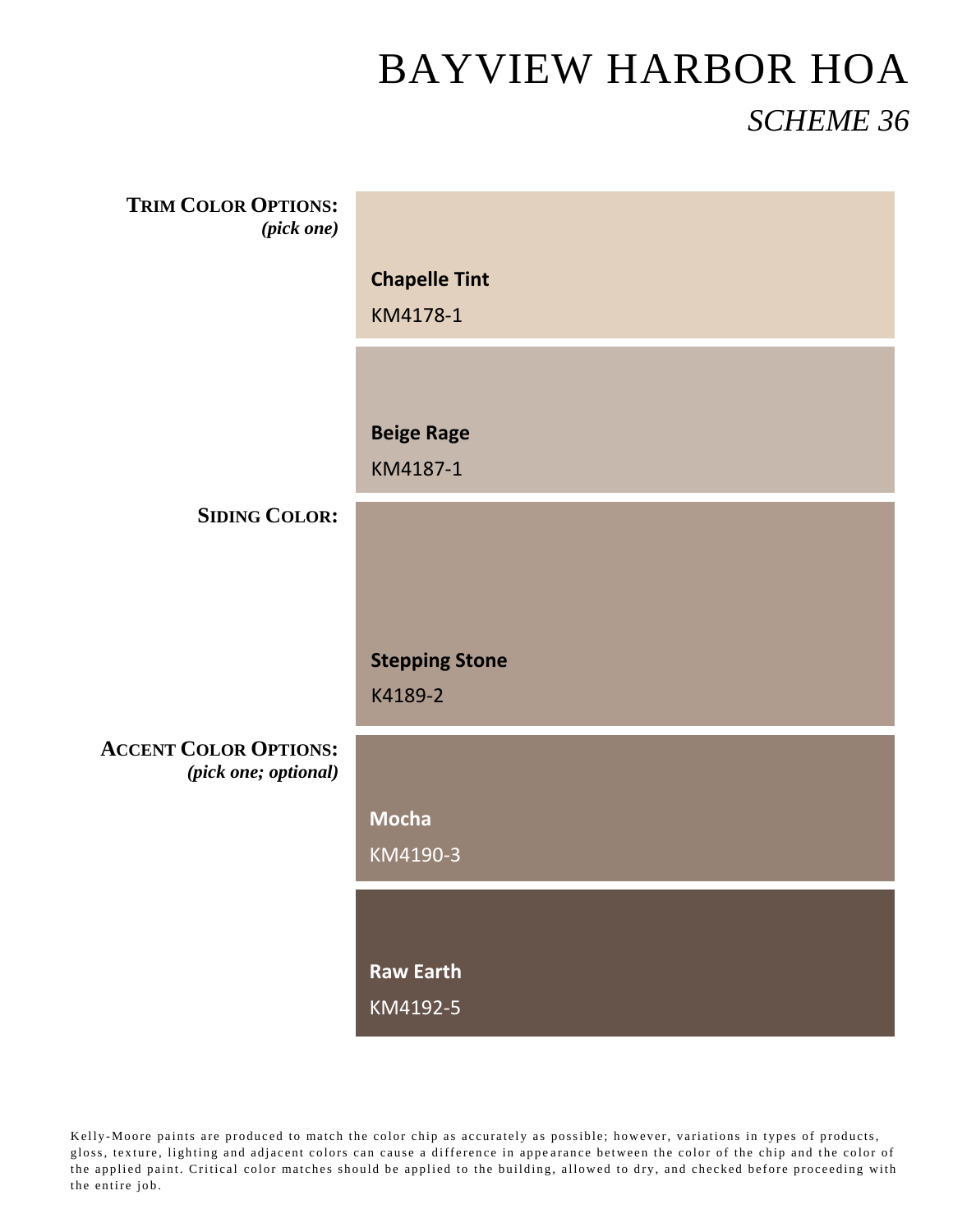| <b>TRIM COLOR OPTIONS:</b><br>(pick one)             |                                      |
|------------------------------------------------------|--------------------------------------|
|                                                      | <b>White Dove</b><br>32              |
|                                                      | <b>Nevada Peak</b><br>KM4188-2       |
| <b>SIDING COLOR:</b>                                 |                                      |
|                                                      |                                      |
|                                                      | <b>Beige Rage</b><br>KM4187-1        |
| <b>ACCENT COLOR OPTIONS:</b><br>(pick one; optional) |                                      |
|                                                      | <b>Muddy Creek</b><br><b>KM702-D</b> |
|                                                      |                                      |
|                                                      | <b>Pale Palamino</b><br>KM4110-3     |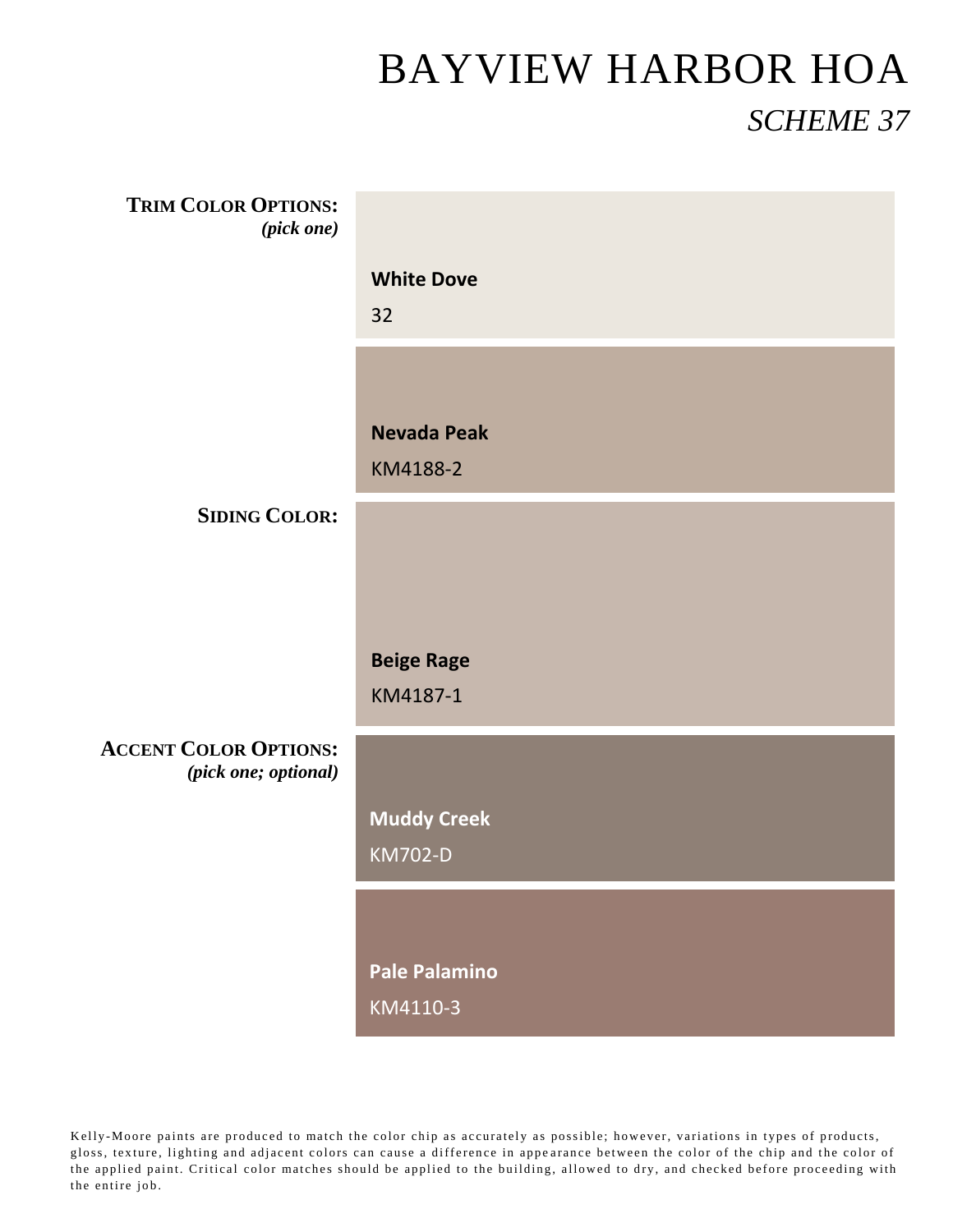| <b>TRIM COLOR OPTIONS:</b><br>(pick one) |                              |  |  |  |
|------------------------------------------|------------------------------|--|--|--|
|                                          |                              |  |  |  |
|                                          | <b>Tumble Tan</b>            |  |  |  |
|                                          | KM4014-3                     |  |  |  |
|                                          |                              |  |  |  |
|                                          |                              |  |  |  |
|                                          |                              |  |  |  |
|                                          | <b>Carmel Candy</b>          |  |  |  |
|                                          | KM4016-5                     |  |  |  |
|                                          |                              |  |  |  |
| <b>SIDING COLOR:</b>                     |                              |  |  |  |
|                                          |                              |  |  |  |
|                                          |                              |  |  |  |
|                                          |                              |  |  |  |
|                                          |                              |  |  |  |
|                                          | Oyster                       |  |  |  |
|                                          | 26                           |  |  |  |
|                                          |                              |  |  |  |
| <b>ACCENT COLOR OPTIONS:</b>             |                              |  |  |  |
| (pick one; optional)                     |                              |  |  |  |
|                                          | <b>Chamois Shirt</b>         |  |  |  |
|                                          | KM4063-3                     |  |  |  |
|                                          |                              |  |  |  |
|                                          |                              |  |  |  |
|                                          |                              |  |  |  |
|                                          | <b>Charlestone Chocolate</b> |  |  |  |
|                                          | <b>HLS4244</b>               |  |  |  |
|                                          |                              |  |  |  |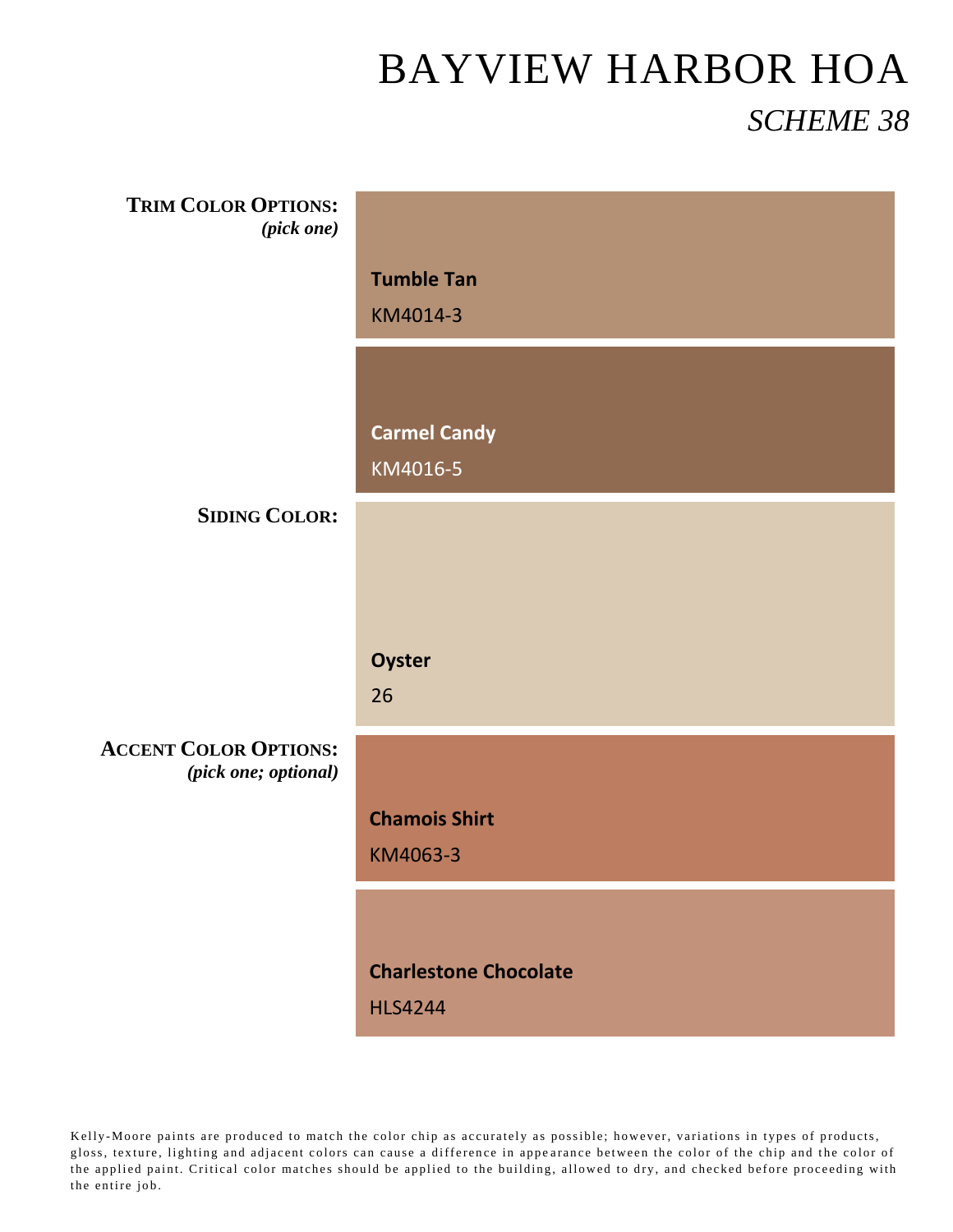| <b>TRIM COLOR OPTIONS:</b><br>(pick one)             |                        |
|------------------------------------------------------|------------------------|
|                                                      | <b>Cloud of Cream</b>  |
|                                                      | KM3993-1               |
|                                                      |                        |
|                                                      | <b>Swing Sage</b>      |
|                                                      | <b>HLS4298</b>         |
| <b>SIDING COLOR:</b>                                 |                        |
|                                                      |                        |
|                                                      |                        |
|                                                      | <b>Tropical Straw</b>  |
|                                                      | KM3987-1               |
| <b>ACCENT COLOR OPTIONS:</b><br>(pick one; optional) |                        |
|                                                      | <b>Inglenook Olive</b> |
|                                                      | <b>HLS4294</b>         |
|                                                      |                        |
|                                                      | <b>Woven Willow</b>    |
|                                                      | KM3968-5               |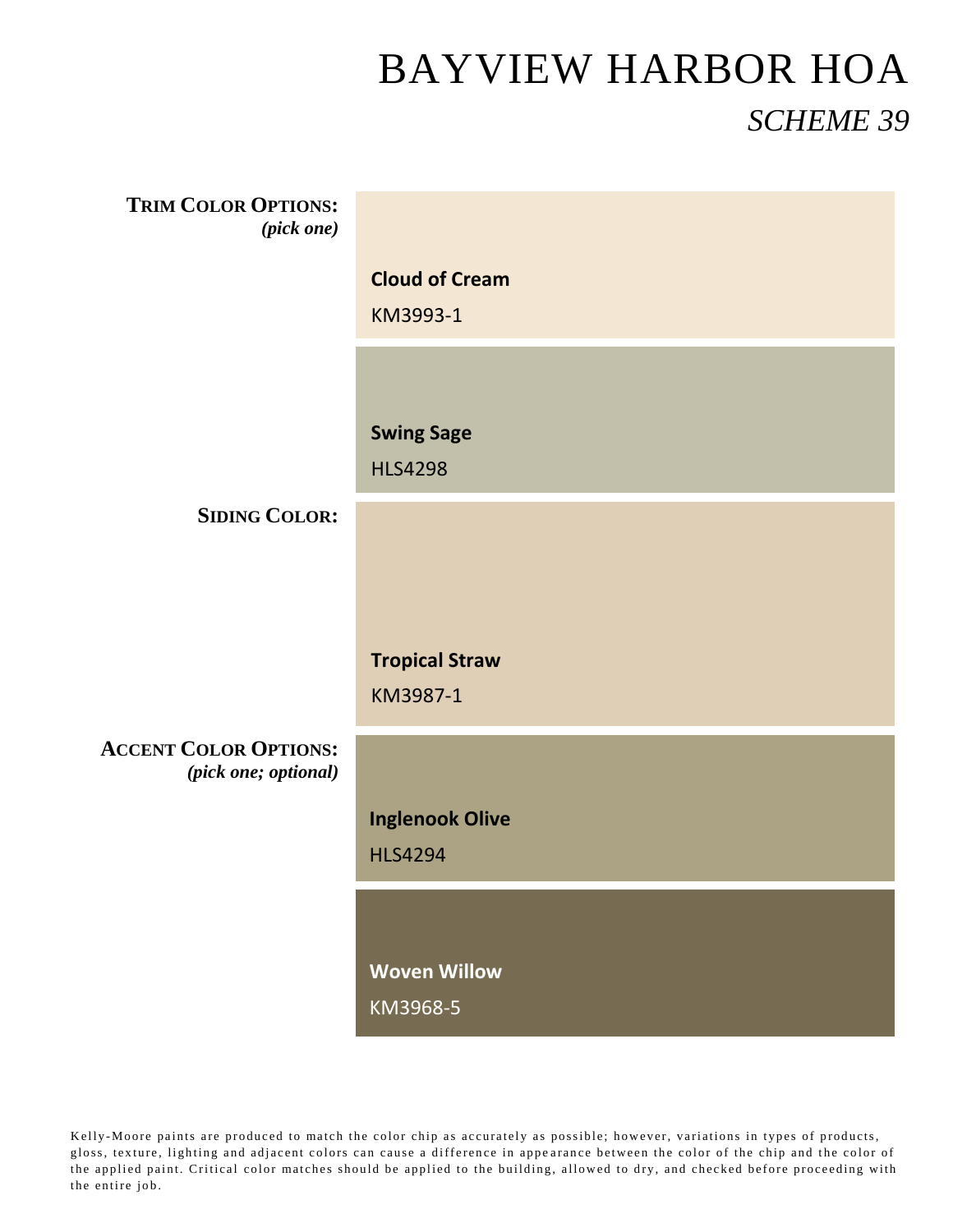| <b>TRIM COLOR OPTIONS:</b><br>(pick one)             |                     |
|------------------------------------------------------|---------------------|
|                                                      | <b>Wild Oaks</b>    |
|                                                      | KM3945-1            |
|                                                      |                     |
|                                                      | Columbia            |
|                                                      | KM3921-1            |
| <b>SIDING COLOR:</b>                                 |                     |
|                                                      |                     |
|                                                      |                     |
|                                                      | <b>Maddy's Mood</b> |
|                                                      | KM3789-2            |
| <b>ACCENT COLOR OPTIONS:</b><br>(pick one; optional) |                     |
|                                                      | <b>Dark Berry</b>   |
|                                                      | KM3768-5            |
|                                                      |                     |
|                                                      | Made in the Shade   |
|                                                      | KM3790-3            |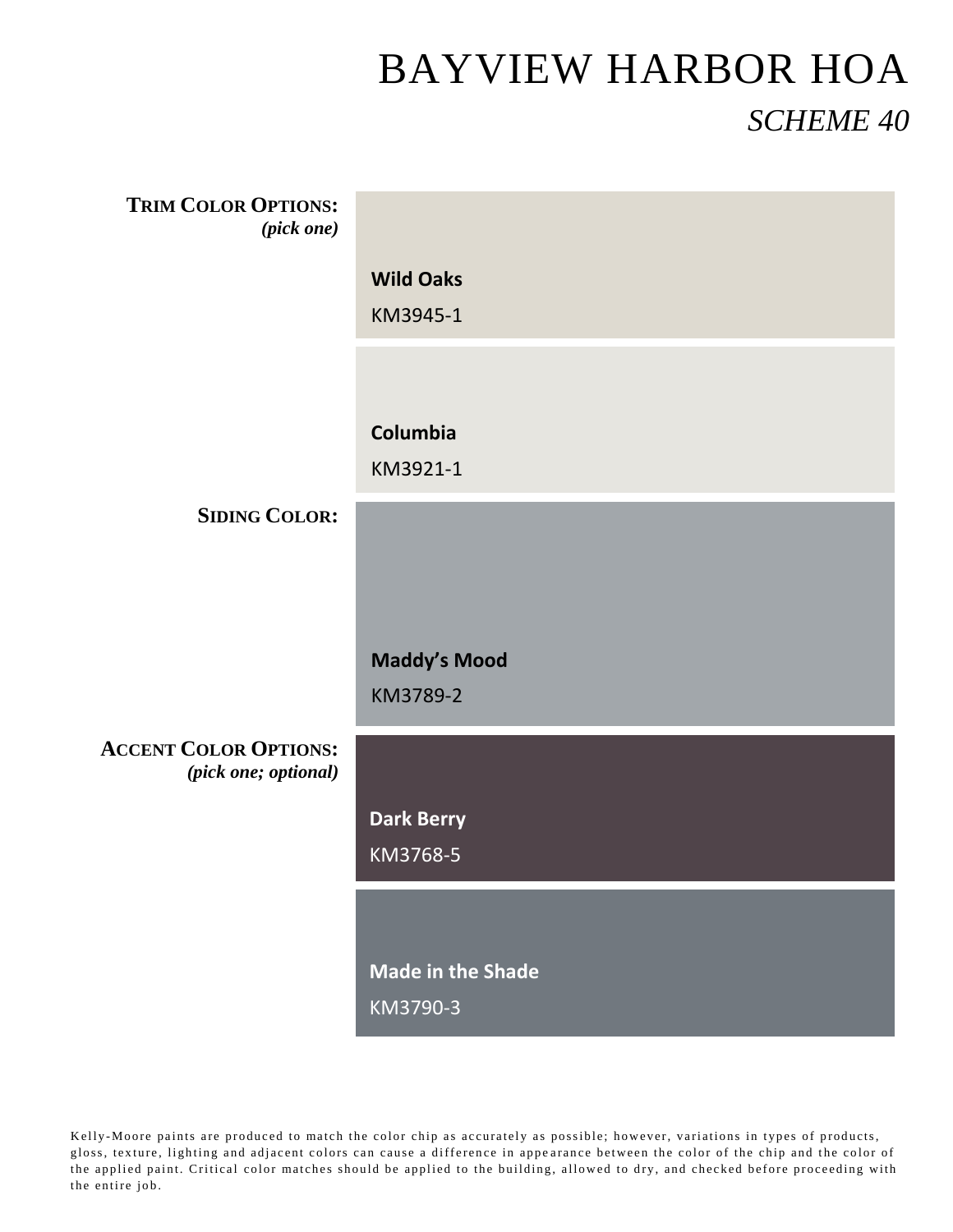| <b>TRIM COLOR OPTIONS:</b><br>(pick one)             |                            |
|------------------------------------------------------|----------------------------|
|                                                      |                            |
|                                                      | Graystone                  |
|                                                      | 230                        |
|                                                      |                            |
|                                                      | <b>Bone</b>                |
|                                                      | 27                         |
| <b>SIDING COLOR:</b>                                 |                            |
|                                                      |                            |
|                                                      |                            |
|                                                      | <b>Movie Time</b>          |
|                                                      | OW259-1                    |
| <b>ACCENT COLOR OPTIONS:</b><br>(pick one; optional) |                            |
|                                                      | <b>Butterscotch Sundae</b> |
|                                                      | <b>HLS4255</b>             |
|                                                      |                            |
|                                                      | <b>Eastlake Lavender</b>   |
|                                                      | <b>HLS4246</b>             |
|                                                      |                            |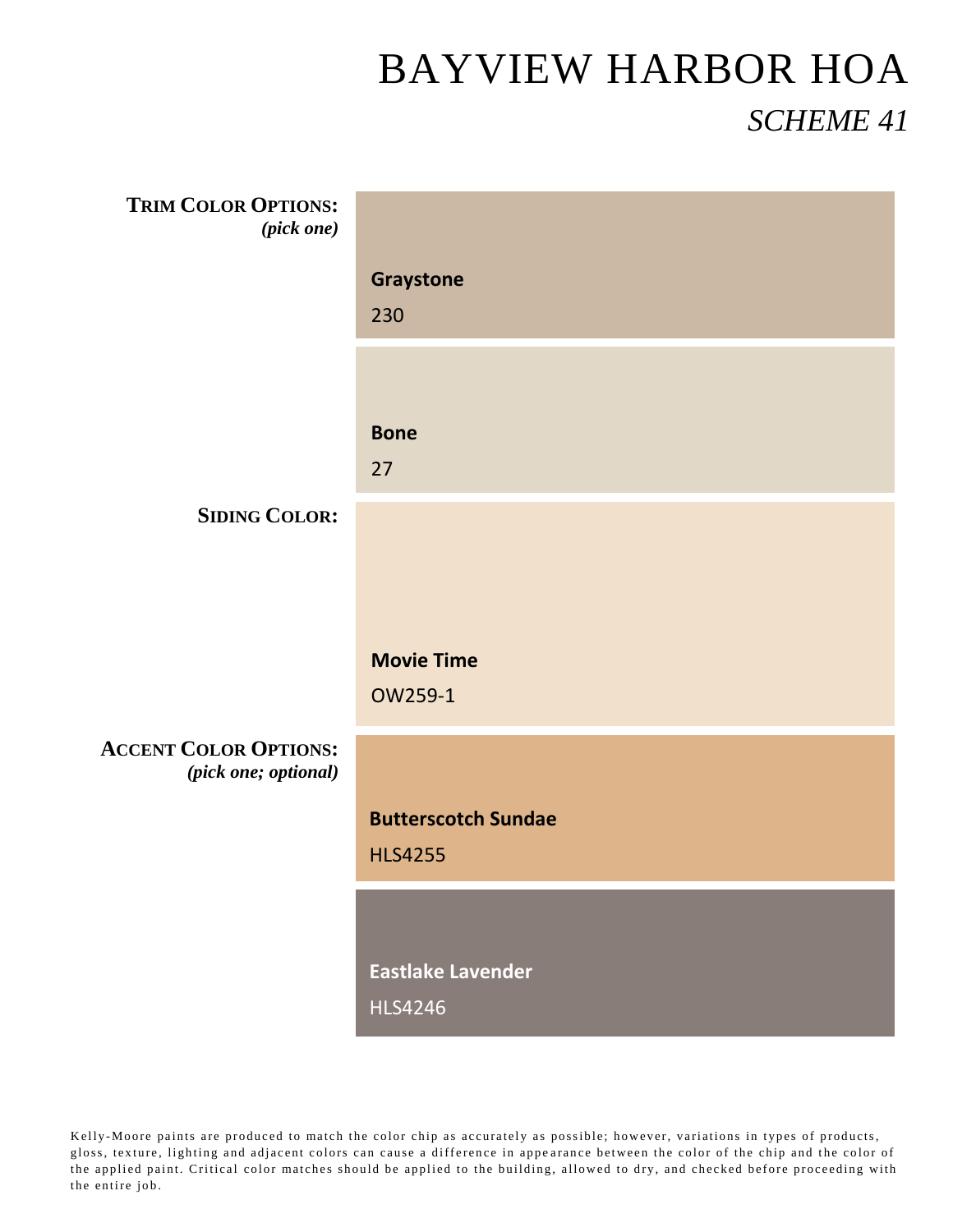| TRIM:                |                     |
|----------------------|---------------------|
|                      |                     |
|                      |                     |
|                      |                     |
|                      |                     |
|                      |                     |
|                      | <b>Washed Khaki</b> |
|                      | KM4012-2            |
|                      |                     |
| <b>SIDING COLOR:</b> |                     |
|                      |                     |
|                      |                     |
|                      |                     |
|                      |                     |
|                      |                     |
|                      |                     |
|                      |                     |
|                      |                     |
|                      |                     |
|                      |                     |
|                      | <b>Indian Red</b>   |
|                      | <b>HLS4293</b>      |
|                      |                     |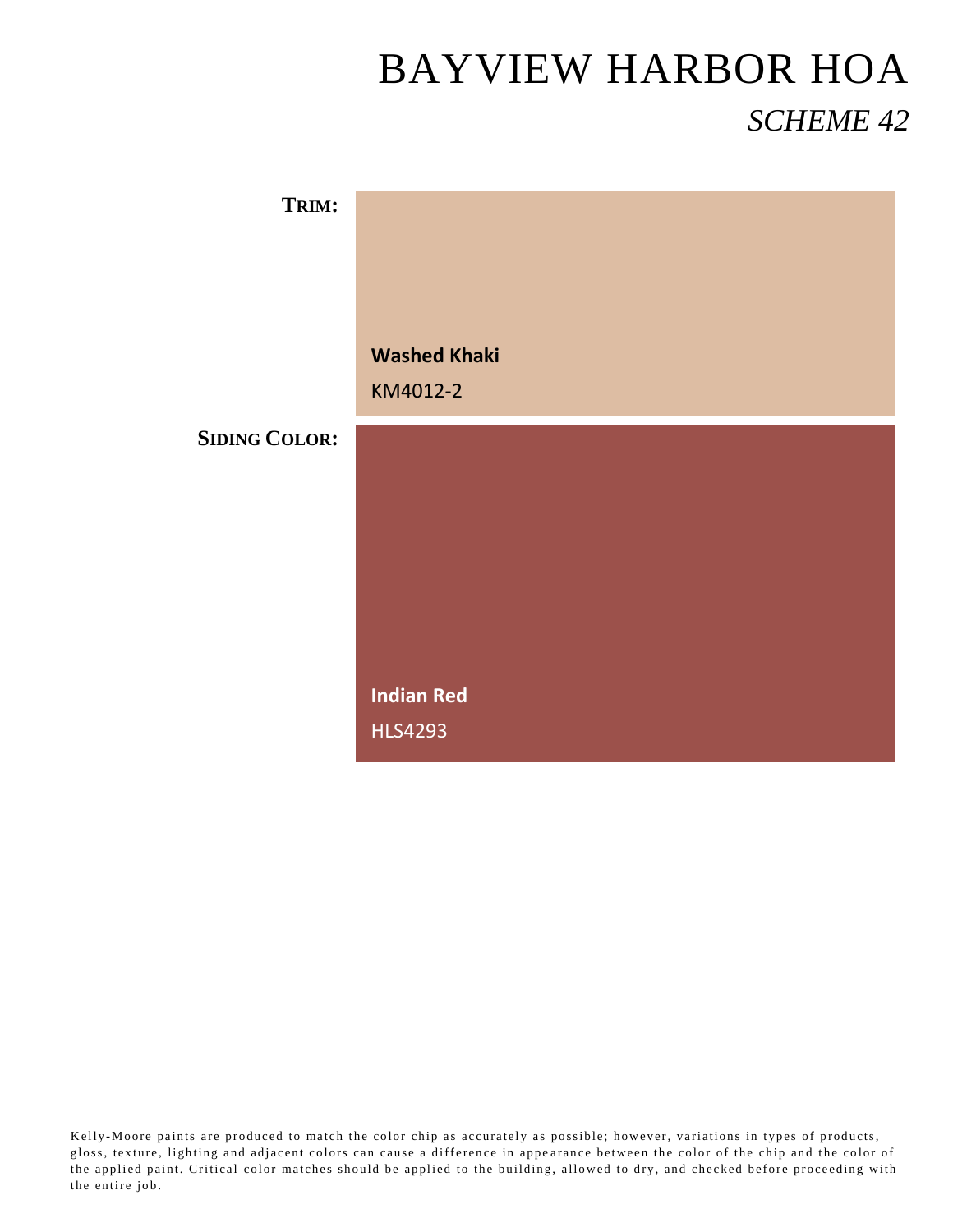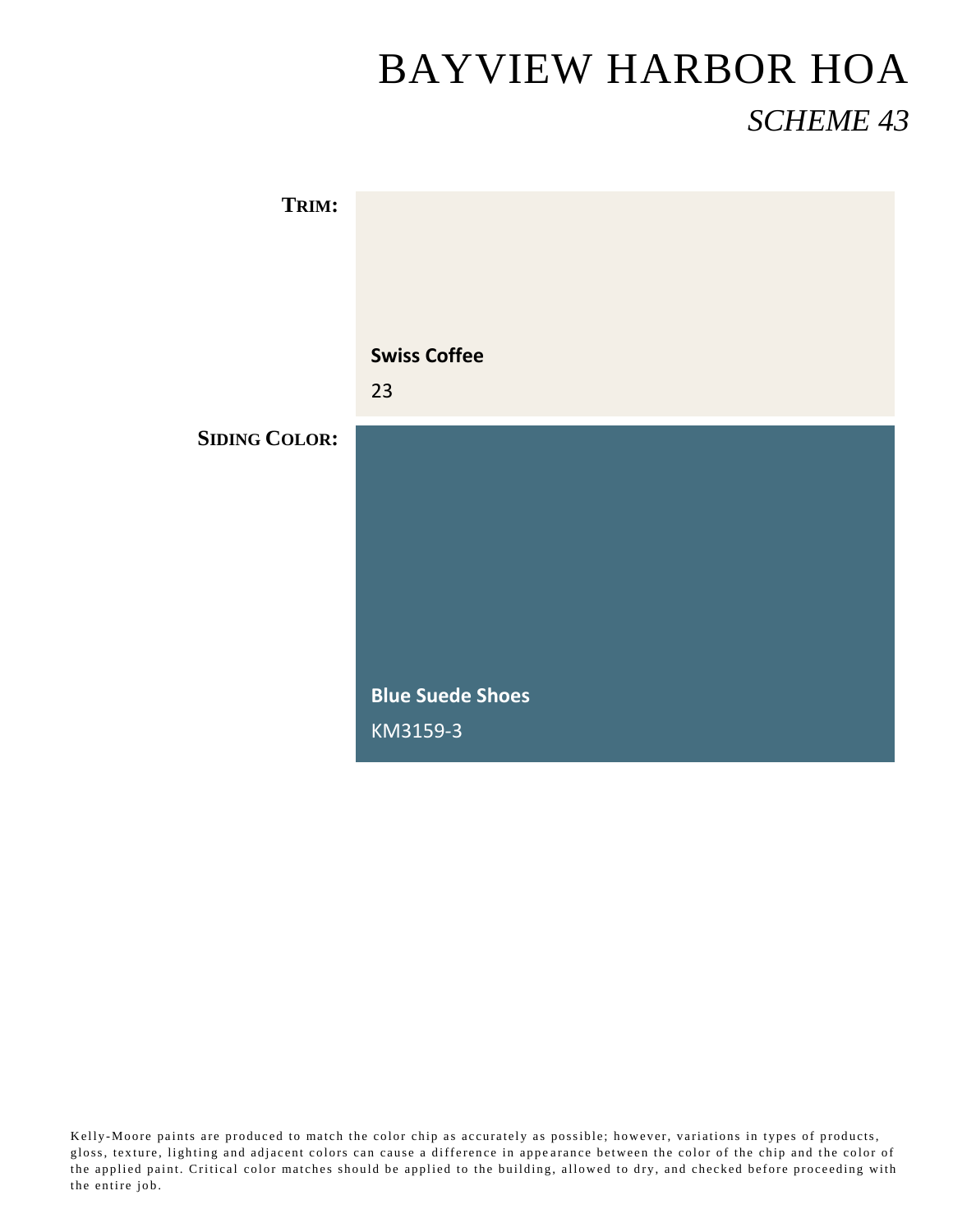| TRIM:                |                                 |
|----------------------|---------------------------------|
|                      | <b>Woven Willow</b><br>KM3968-5 |
| <b>SIDING COLOR:</b> |                                 |
|                      |                                 |
|                      |                                 |
|                      |                                 |
|                      | <b>Inglenook Olive</b>          |
|                      | <b>HLS4294</b>                  |
| <b>ACCENT:</b>       |                                 |
|                      | <b>Pale Palamino</b>            |
|                      | KM4110-3                        |